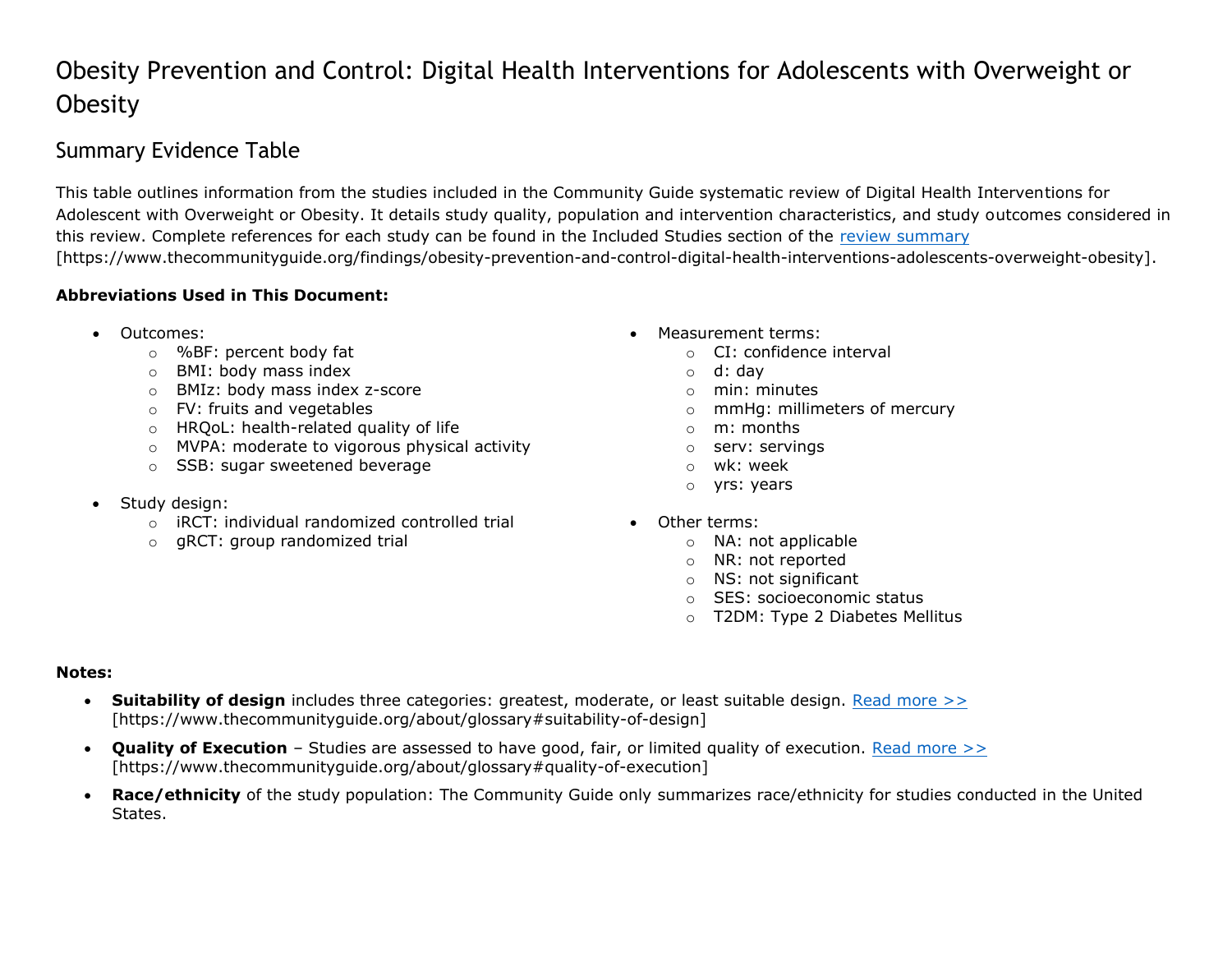| <b>Study</b>                  | <b>Population Characteristics</b>                                                                                      | <b>Intervention Characteristics</b>                                         |                    | <b>Results</b>                            |                                                   |
|-------------------------------|------------------------------------------------------------------------------------------------------------------------|-----------------------------------------------------------------------------|--------------------|-------------------------------------------|---------------------------------------------------|
| 2017                          | Author, Year: Chen et al., Study population: Overweight<br>Chinese American overweight<br>patients from a primary care | Location (urbanicity): northern CA,<br>USA (urban)                          | and Diastolic BP   |                                           | Primary Outcome Measure(s): BMIz, Systolic        |
| <b>Study Design: iRCT</b>     | setting                                                                                                                | <b>Intervention duration: 24 weeks</b><br>When intervention occurred: 2015- |                    | days active 60min, sedentary time, HRQoL  | Additional Outcome Measure(s): FV, SSB, #         |
| <b>Suitability of Design:</b> | Sample size:                                                                                                           | 2016                                                                        |                    |                                           |                                                   |
| Greatest                      | Intervention: 23                                                                                                       |                                                                             |                    |                                           | How Ascertained: California Health Interview      |
|                               | Control: 17                                                                                                            | <b>Intervention activities:</b>                                             |                    | Survey (CHIS), Pediatric Quality of Life- |                                                   |
| <b>Quality of Execution:</b>  |                                                                                                                        | Focus of Intervention: PA + weight +                                        | Adolescents        |                                           |                                                   |
| Good (1 limitation)           | <b>Demographics:</b><br>Intervention                                                                                   | diet                                                                        | <b>BMIz</b>        |                                           |                                                   |
|                               | Mean age: 15.0yrs                                                                                                      | Intervention components: self-                                              |                    | Intervention                              | Control                                           |
|                               | Gender: 42% female                                                                                                     | monitoring + goal setting                                                   | Pre                | 1.60                                      | 1.54                                              |
|                               | Race/ethnicity: 100% Chinese                                                                                           |                                                                             | Post 6m            | 1.42                                      | 1.80                                              |
|                               | American                                                                                                               | Device(s): wearable device + mobile                                         | Change             | $-0.18$                                   | $+0.34$                                           |
|                               | SES: low-income                                                                                                        |                                                                             |                    | <b>Summary Effect: -0.52</b>              |                                                   |
|                               |                                                                                                                        | Intervention: Intervention was based on                                     |                    |                                           |                                                   |
|                               | Control                                                                                                                | social cognitive theory, and utilized key                                   | <b>Systolic BP</b> |                                           |                                                   |
|                               | Mean age: 14.8yrs                                                                                                      | concepts such as self-efficacy, outcome                                     |                    | Intervention                              | Control                                           |
|                               | Gender: 47% female                                                                                                     | expectation, skill mastery, and self-                                       | Pre                | 116.7                                     | 115.7                                             |
|                               | Race/ethnicity: 100% Chinese                                                                                           | regulation capabilities. The intervention                                   | Post 6m            | 114.7                                     | 115.9                                             |
|                               | American                                                                                                               | included three major components, in                                         |                    | <b>Summary Effect: -2.93</b>              |                                                   |
|                               | SES: low-income                                                                                                        | which participants (1) used a wearable                                      |                    |                                           |                                                   |
|                               |                                                                                                                        | sensor for six months, (2) reviewed eight Diastolic BP                      |                    |                                           |                                                   |
|                               |                                                                                                                        | online educational modules for three                                        |                    | Intervention                              | Control                                           |
|                               |                                                                                                                        | months, and, after completing the                                           | Pre                | 72.7                                      | 69.9                                              |
|                               |                                                                                                                        | modules, (3) received tailored, biweekly                                    | Post 6m            | 70.2                                      | 72.1                                              |
|                               |                                                                                                                        | text messages for three months. The<br>wearable sensor app and the online   |                    | <b>Summary Effect: -4.79</b>              |                                                   |
|                               |                                                                                                                        | program were used to track physical                                         |                    | FV: +0.85 servings of FV/day              |                                                   |
|                               |                                                                                                                        | activity, sedentary activity, and dietary                                   |                    | SSB: Decrease 0.91 servings of SSB/day    |                                                   |
|                               |                                                                                                                        | intake progress (by recording number of                                     |                    | # days per week active 60 min:            |                                                   |
|                               |                                                                                                                        | serving of fruit and vegetable, sugar-                                      | Increase 0.77 d/w  |                                           |                                                   |
|                               |                                                                                                                        | sweetened drink, and glasses of water                                       |                    | Sedentary time: Decrease 42 min/day       |                                                   |
|                               |                                                                                                                        | consumption per day); set realistic                                         |                    |                                           | HRQoL (higher score indicates increased QoL):     |
|                               |                                                                                                                        | individualized goals; monitor progress                                      | Increase 6.0       |                                           |                                                   |
|                               |                                                                                                                        | related to attaining goals; provide tips                                    |                    |                                           |                                                   |
|                               |                                                                                                                        | for everyday activities; and provide                                        |                    |                                           | Paper conclusions: "A culturally appropriate      |
|                               |                                                                                                                        | strategies for maintaining healthy                                          |                    | smartphone-based intervention has great   |                                                   |
|                               |                                                                                                                        | weight.                                                                     |                    | potential to reduce obesity and improve   |                                                   |
|                               |                                                                                                                        |                                                                             |                    |                                           | adherence to a healthy lifestyle. Reducing sugary |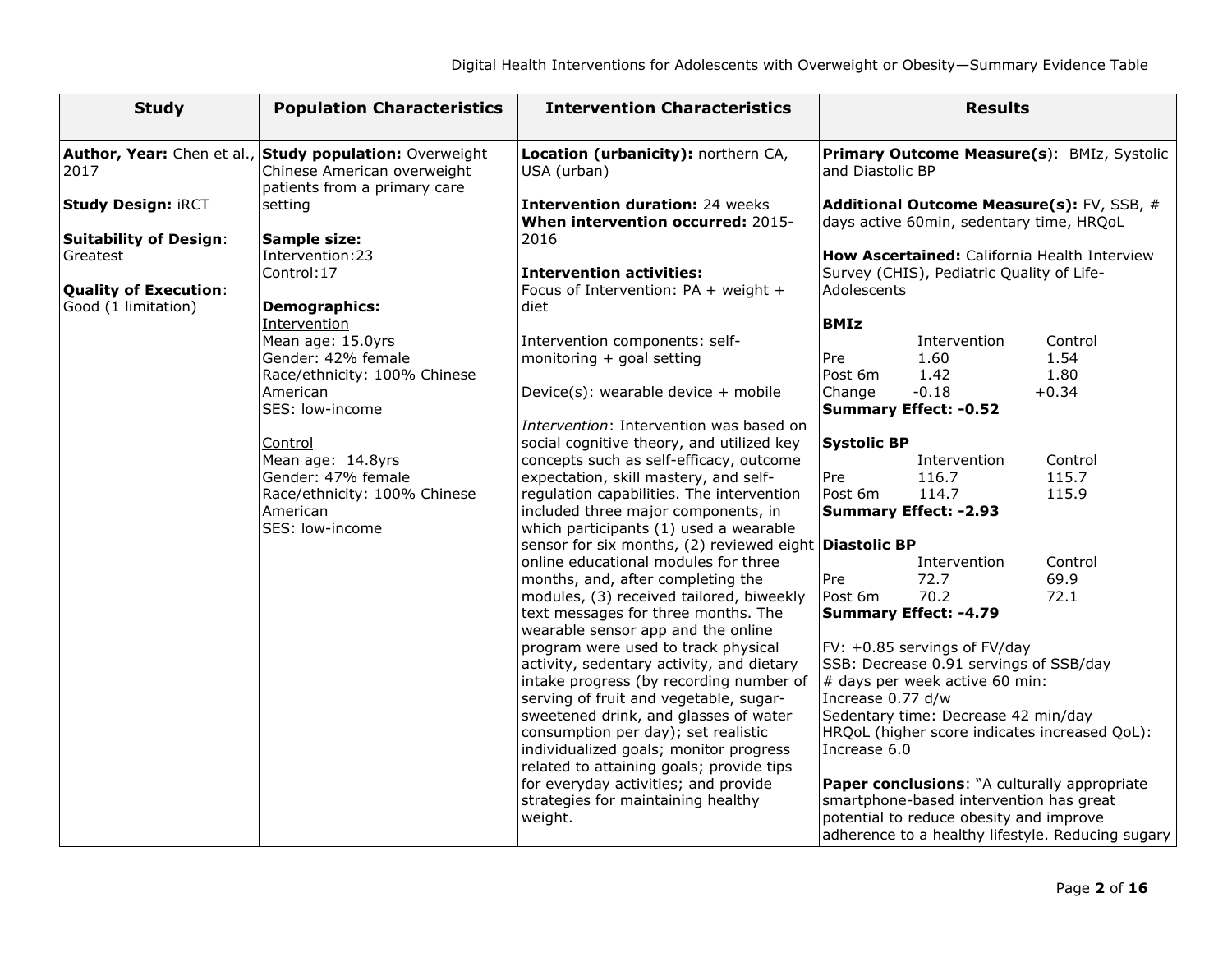| <b>Study</b>                                                           | <b>Population Characteristics</b>                                                                                                                 | <b>Intervention Characteristics</b>                                                                                                                                                                                                                                                                                                                                                                                                                                                             | <b>Results</b>                                                                                                                                                      |
|------------------------------------------------------------------------|---------------------------------------------------------------------------------------------------------------------------------------------------|-------------------------------------------------------------------------------------------------------------------------------------------------------------------------------------------------------------------------------------------------------------------------------------------------------------------------------------------------------------------------------------------------------------------------------------------------------------------------------------------------|---------------------------------------------------------------------------------------------------------------------------------------------------------------------|
|                                                                        |                                                                                                                                                   | Intervention Deliverer: researchers and<br>primary care provider<br>Confidentiality: NR                                                                                                                                                                                                                                                                                                                                                                                                         | beverages and fast food intake and decreasing<br>sedentary time are associated with decreased<br>BMI among adolescents who are overweight or<br>obese."             |
|                                                                        |                                                                                                                                                   | <b>Comparison: Participants were given a</b><br>pedometer<br>and a blank food-and-activity diary; the<br>adolescents were asked to record and<br>track physical activity, sedentary activity,<br>and food intake in the diary for three<br>months and were asked to access an<br>online program that consisted of eight<br>modules related to general adolescent<br>health issues (e.g., diet and nutrition,<br>dental care, safety, common<br>dermatology care, and risk-taking<br>behaviors). |                                                                                                                                                                     |
| Author, Year: Doyle et<br>al., 2008                                    | 18 yrs                                                                                                                                            | Study population: overweight 12- Location (urbanicity): San Diego, CA<br>and St. Louis, MO (urban and suburban)                                                                                                                                                                                                                                                                                                                                                                                 | <b>Primary Outcome Measure(s): BMIz</b>                                                                                                                             |
| <b>Study Design: iRCT</b><br><b>Suitability of Design:</b><br>Greatest | Sample size:<br>Intervention: 42<br>Control: 41                                                                                                   | <b>Intervention Duration: 16 weeks</b><br>When intervention occurred: 2003-<br>2006                                                                                                                                                                                                                                                                                                                                                                                                             | Additional Outcome Measure(s): Weight<br>concern, shape concern, eating concern, restraint<br>How Ascertained: Eating Disorder<br>Examination-Questionnaire (EDE-Q) |
| <b>Quality of Execution:</b>                                           | <b>Demographics:</b><br>Intervention                                                                                                              | <b>Intervention Details:</b><br>Focus of Intervention: $PA + weight + diet$ Results                                                                                                                                                                                                                                                                                                                                                                                                             |                                                                                                                                                                     |
| Good (1 limitation)                                                    | Mean age: 14.9 yrs<br>Gender: 65% female<br>Race/ethnicity: white: 52.5%;<br>black: 27.5%; Hispanic: 7.5%;<br>other: 12.5%<br>SES: NR             | Intervention Components: self-<br>monitoring + goal setting + social<br>support + parental<br>involvement/education                                                                                                                                                                                                                                                                                                                                                                             | <b>BMIz</b><br>Control<br>Intervention<br>Pre<br>2.19<br>2.19<br>2.11<br>2.20<br>Post 4m<br>$-0.08$<br>$+0.01$<br>Change<br><b>Summary Effect: -0.09</b>            |
|                                                                        | Control<br>Mean age: 14.1 yrs<br>Gender: 60% female<br>Race/ethnicity: white: 47.5%;<br>black: 25.0%; Hispanic: 17.5%;<br>other: 10.0%<br>SES: NR | Device(s): computer<br>Intervention: Student Bodies 2: Internet<br>delivered education (portion sizes,<br>recommended daily activity; guided<br>behavior modification for weight control<br>(self-monitoring with feedback) and<br>cognitive exercises for improving body                                                                                                                                                                                                                       | 4 month follow-up<br>2.15<br>$4 \text{ m } f/u$<br>2.10<br>$-0.09$<br>$-0.04$<br>Change<br><b>Summary Effect: -0.05</b><br>EDE-Q<br>Weight Concern: - 0.04          |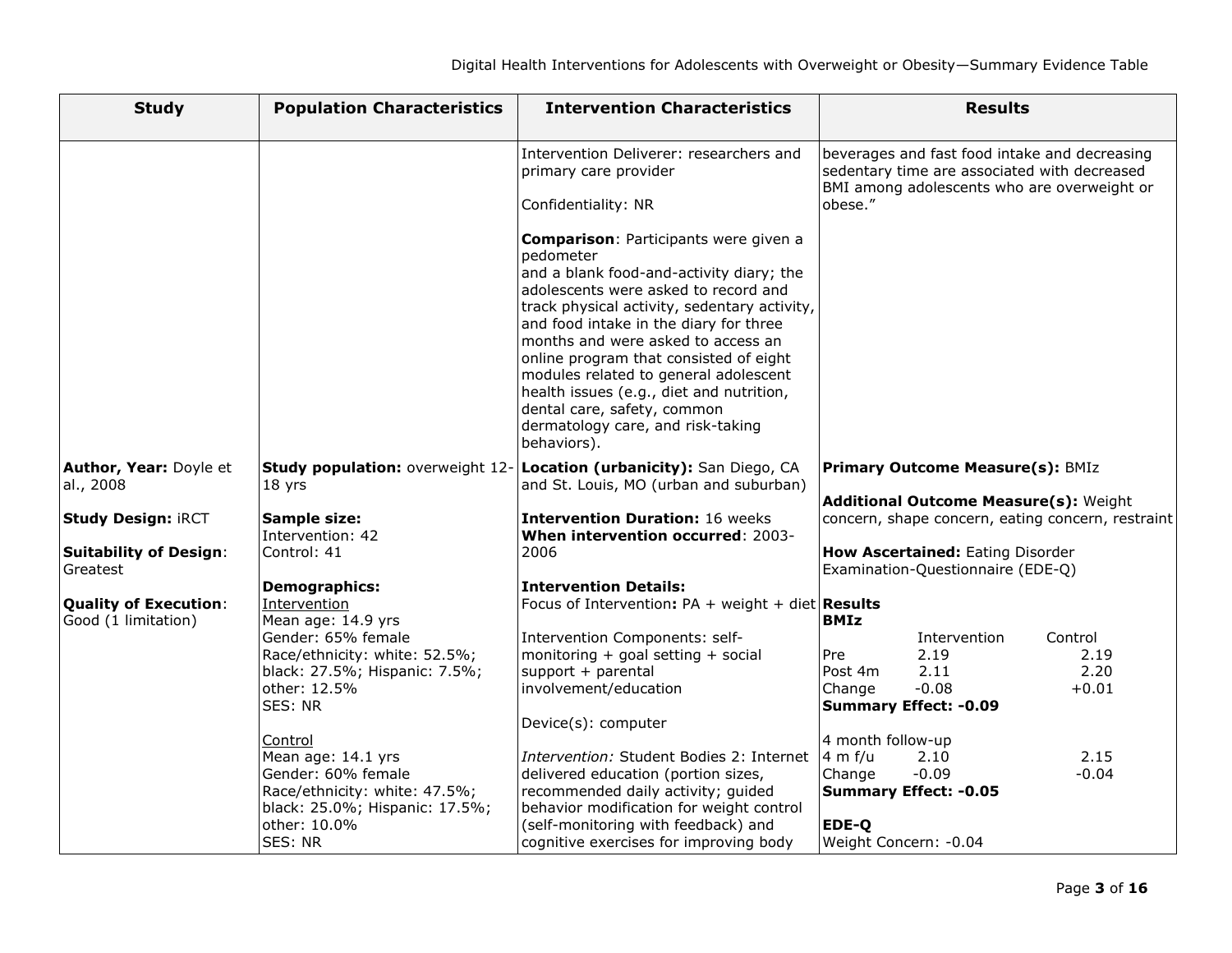| <b>Study</b>                              | <b>Population Characteristics</b>                                   | <b>Intervention Characteristics</b>                                                                                  | <b>Results</b>                                                                                                                                                                   |
|-------------------------------------------|---------------------------------------------------------------------|----------------------------------------------------------------------------------------------------------------------|----------------------------------------------------------------------------------------------------------------------------------------------------------------------------------|
|                                           |                                                                     | image. Weekly email containing<br>individualized feedback regarding food,<br>physical activity, and weight journals. | Shape Concern: +0.16<br>Eating Concern: +0.01<br>Restraint: +0.89                                                                                                                |
|                                           |                                                                     | Social support: website served as the<br>forum for a moderated discussion group<br>for the adolescents.              | Paper conclusions: "Internet-delivered<br>intervention yielded a modest reduction in weight<br>status that continued four months following<br>treatment and that eating disorder |
|                                           |                                                                     | Parental Support: monthly newsletter<br>mailed to parents and moderator<br>available via telephone                   | attitudes/behaviors were not significantly<br>improved."                                                                                                                         |
|                                           |                                                                     | Intervention Deliverer: clinical<br>psychology doctoral student                                                      |                                                                                                                                                                                  |
|                                           |                                                                     | Confidentiality: Password protected                                                                                  |                                                                                                                                                                                  |
|                                           |                                                                     | Comparison: color handouts containing<br>basic information on nutrition and                                          |                                                                                                                                                                                  |
|                                           |                                                                     | physical activity, were not provided<br>instructions on behavior modification.                                       |                                                                                                                                                                                  |
| al., 2016                                 | Author, Year: Fonseca et Study population: overweight 12-<br>18 yrs | Location (urbanicity): Lisbon, Portugal   Primary Outcome Measure(s): BMI<br>(urban)                                 |                                                                                                                                                                                  |
|                                           |                                                                     |                                                                                                                      | Additional Outcome Measure(s): HRQoL                                                                                                                                             |
| <b>Study Design: iRCT</b>                 | Sample size:<br>Intervention: 40                                    | <b>Intervention duration: 12 weeks</b><br>When intervention occurred: 2014-                                          | How Ascertained: HRQoL Impact of Weight on                                                                                                                                       |
| <b>Suitability of Design:</b><br>Greatest | Control: 40                                                         | 2015                                                                                                                 | Quality<br>of Life-Lite                                                                                                                                                          |
|                                           | Demographics:                                                       | <b>Intervention activities:</b>                                                                                      |                                                                                                                                                                                  |
| <b>Quality of Execution:</b>              | Intervention                                                        | Focus of Intervention: PA + weight +<br>diet                                                                         | <b>Results</b><br><b>BMI:</b>                                                                                                                                                    |
| Good (1 limitation)                       | Mean age: 14.5 yrs<br>Gender: 55.0% female                          |                                                                                                                      | Control<br>Intervention                                                                                                                                                          |
|                                           | SES: NR                                                             | Intervention components: self-                                                                                       | 31.42<br>30.95<br>Pre                                                                                                                                                            |
|                                           |                                                                     | monitoring + goal setting                                                                                            | Summary Effect at 3m: -0.27 (reported in                                                                                                                                         |
|                                           | Control                                                             |                                                                                                                      | Ho et al systematic review)                                                                                                                                                      |
|                                           | Mean age: 14.5 yrs<br>Gender: 47.5% female                          | Device(s): Computer                                                                                                  | HRQoL: no significant effect                                                                                                                                                     |
|                                           | SES: NR                                                             | Intervention: The primary goals of the                                                                               |                                                                                                                                                                                  |
|                                           |                                                                     | intervention were (1) to reduce binge                                                                                | Paper conclusions: "Our findings provide little                                                                                                                                  |
|                                           |                                                                     | eating, (2) to maintain weight, (3) to                                                                               | support for the effectiveness of internet-based                                                                                                                                  |
|                                           |                                                                     | increase healthy eating, (4) to increase                                                                             | weight management programs as an add-on to                                                                                                                                       |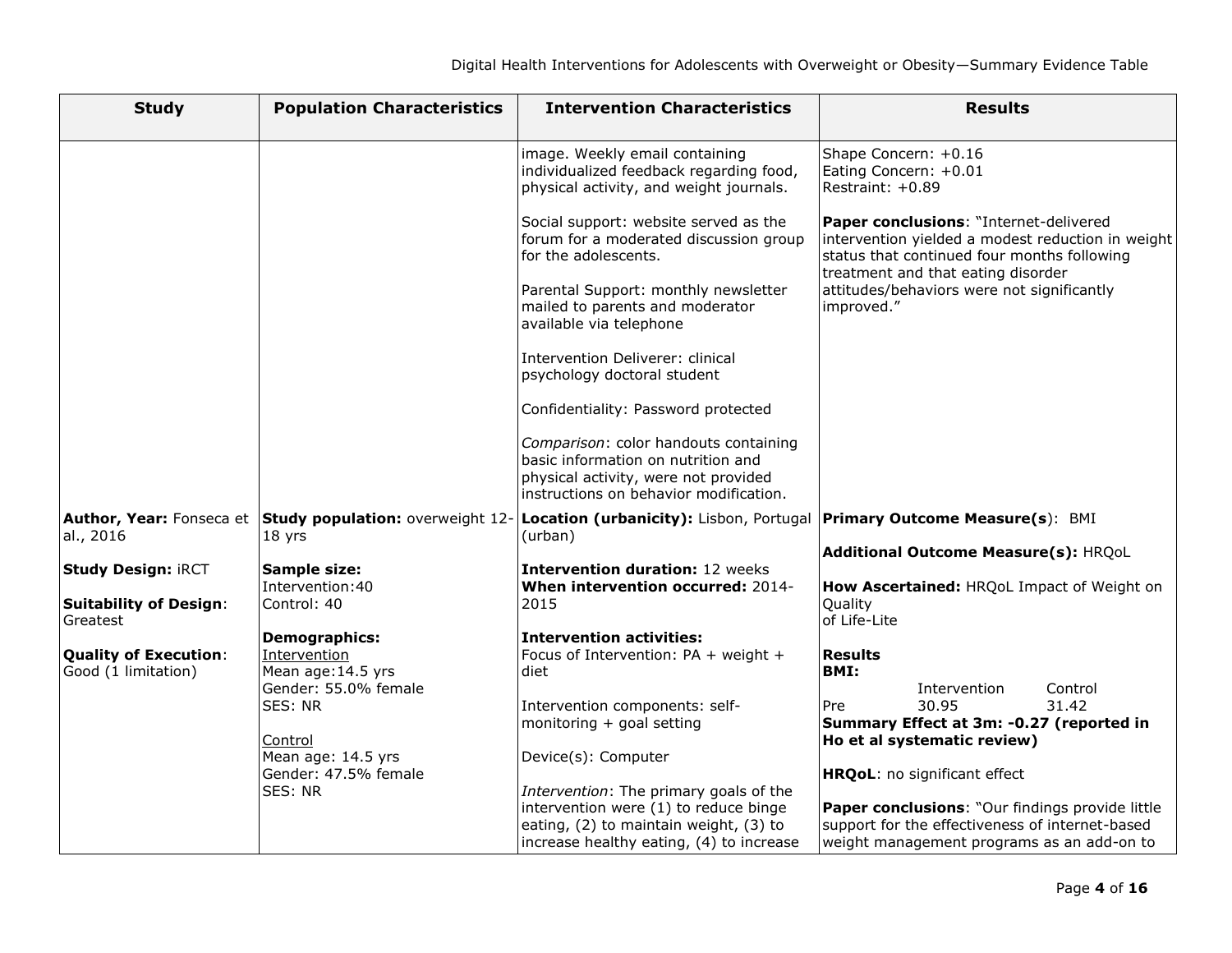| <b>Study</b>                                         | <b>Population Characteristics</b>                                                                                                    | <b>Intervention Characteristics</b>                                                                                                                                                                                                                                                                                                                                                                                                                                                                                                                                                                                                                                                                                                                                    | <b>Results</b>                                                                                                                                                                                                                                                                |
|------------------------------------------------------|--------------------------------------------------------------------------------------------------------------------------------------|------------------------------------------------------------------------------------------------------------------------------------------------------------------------------------------------------------------------------------------------------------------------------------------------------------------------------------------------------------------------------------------------------------------------------------------------------------------------------------------------------------------------------------------------------------------------------------------------------------------------------------------------------------------------------------------------------------------------------------------------------------------------|-------------------------------------------------------------------------------------------------------------------------------------------------------------------------------------------------------------------------------------------------------------------------------|
|                                                      |                                                                                                                                      | physical activity, and (5) to reduce<br>sedentary activities. The program<br>introduced a new topic each week. The<br>online program included interactive<br>components such as self-monitoring<br>journals for dietary intake, physical<br>activity, weight, personal thoughts, and<br>goals, as well as discussion group<br>moderated by a research assistant.<br>Social Support: group chats and<br>discussion forums<br>Parental Support: none<br>Intervention Deliverer: a nurse was the<br>case manager and could request support<br>of an interdisciplinary team<br>Confidentiality: NR<br>Comparison: standard clinical<br>intervention, including individual<br>appointments with the pediatrician,<br>dietitian and exercise physiologist every<br>3 months. | the standard intervention. However, it showed<br>improvement in secondary outcomes<br>that have been identified as relevant for an<br>effective weight management."                                                                                                           |
| Author, Year: Jones et<br>al., 2008                  | Study population: overweight<br>high school students                                                                                 | Location (urbanicity): ID and CA, US<br>(not reported)                                                                                                                                                                                                                                                                                                                                                                                                                                                                                                                                                                                                                                                                                                                 | <b>Primary Outcome Measure(s): BMIz</b>                                                                                                                                                                                                                                       |
| <b>Study Design: gRCT</b>                            | <b>Sample size:</b><br>Intervention: 52                                                                                              | <b>Intervention duration: 16 weeks</b>                                                                                                                                                                                                                                                                                                                                                                                                                                                                                                                                                                                                                                                                                                                                 | Additional Outcome Measure(s): Fat intake,<br>sugar intake, binge eating, weight and shape<br>concerns, depression                                                                                                                                                            |
| <b>Suitability of Design:</b><br>Greatest            | Control: 53<br><b>Demographics:</b>                                                                                                  | When intervention occurred: Cohort<br>1: spring of 2005 - summer 2005;<br>Cohort 2: fall 2005 - winter 2006                                                                                                                                                                                                                                                                                                                                                                                                                                                                                                                                                                                                                                                            | How Ascertained: Fat and sugar intake:<br>PACE+ dietary fat screening a 21-item inventory                                                                                                                                                                                     |
| <b>Quality of Execution:</b><br>Fair (3 limitations) | Intervention<br>Mean age: 15.0 yrs<br>Gender: 73.0% female<br>Race/ethnicity: White: 67.%;<br>Black: 4%; Hispanic: 23%; other:<br>6% | <b>Intervention activities:</b><br>Focus of Intervention: PA + weight +<br><b>Diet</b>                                                                                                                                                                                                                                                                                                                                                                                                                                                                                                                                                                                                                                                                                 | assesses intake over 1 week; Binge eating and<br>Weight and Shape Concerns: semi-structured<br>diagnostic interview using modified Eating<br>Behavior Inventory adapted from Eating Disorder<br>Examination; Depression: Center for<br>Epidemiologic Studies Depression Scale |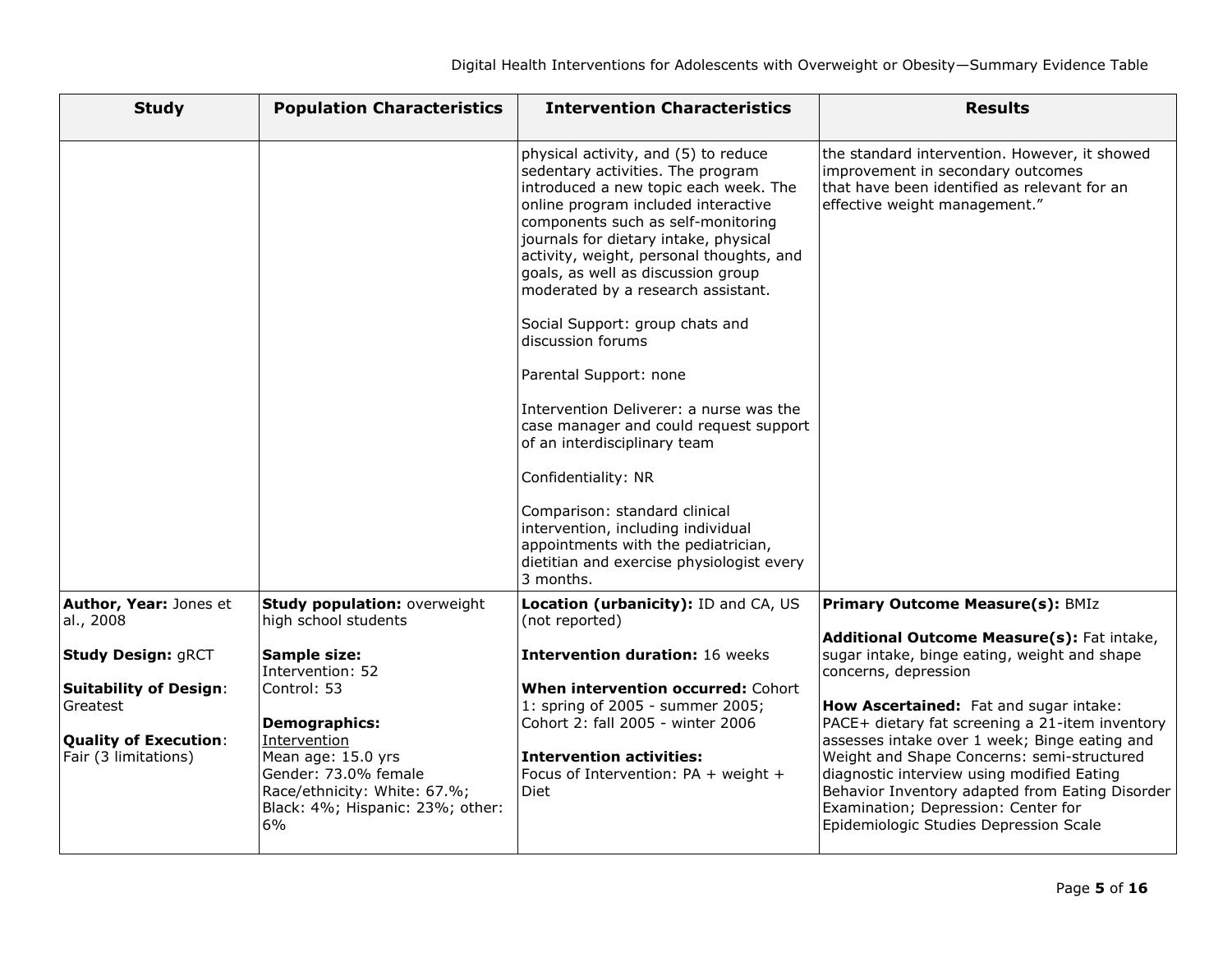| <b>Study</b> | <b>Population Characteristics</b>                                                                                                                                                                                                                                                                  | <b>Intervention Characteristics</b>                                                                                                                                                                                                                                                                                                                                                                                                                                                                                                                                                                                                                                                                                                                                                                                                                                                                                                              | <b>Results</b>                                                                                                                                                                                                                                                                                                                                                                                                                                                                                                                                                                                                                                                                                                                                                                 |
|--------------|----------------------------------------------------------------------------------------------------------------------------------------------------------------------------------------------------------------------------------------------------------------------------------------------------|--------------------------------------------------------------------------------------------------------------------------------------------------------------------------------------------------------------------------------------------------------------------------------------------------------------------------------------------------------------------------------------------------------------------------------------------------------------------------------------------------------------------------------------------------------------------------------------------------------------------------------------------------------------------------------------------------------------------------------------------------------------------------------------------------------------------------------------------------------------------------------------------------------------------------------------------------|--------------------------------------------------------------------------------------------------------------------------------------------------------------------------------------------------------------------------------------------------------------------------------------------------------------------------------------------------------------------------------------------------------------------------------------------------------------------------------------------------------------------------------------------------------------------------------------------------------------------------------------------------------------------------------------------------------------------------------------------------------------------------------|
|              | SES: Mother education>HS: 26%<br>Father education>HS: 24%<br>Control<br>Mean age: 15.2 yrs<br>Gender: 66.0% female<br>Race/ethnicity: White: 60%; Black: <i>Intervention</i> : Internet-facilitated<br>11%; Hispanic: 19%; other: 10%<br>SES: Mother education>HS: 30%<br>Father education>HS: 30% | Intervention components: self-<br>monitoring + goal setting + peer support $ BMIz $<br>+ social support<br>Device(s): computer<br>program that includes self-monitoring,<br>goal-setting, stimulus control, and<br>appetite awareness and introduces<br>emotion regulation skills. The primary<br>goals of the intervention were (1) to<br>reduce binge eating, (2) to maintain<br>weight, (3) to increase healthy eating,<br>(4) to increase physical activity, and (5)<br>to reduce sedentary activities. In<br>addition to psycho-educational material,<br>the online program included interactive<br>components such as self-monitoring<br>journals for dietary intake, physical<br>activity, weight, personal thoughts, and<br>goals. Students were given a packet of<br>the monitoring forms to complete off-<br>line, followed by entering the data into<br>their online journal. In addition,<br>intermittent motivational messages were | <b>Results</b><br>Control<br>Intervention<br>1.81<br>1.79<br>Pre<br>1.56<br>1.68<br>Post 4m<br>$-0.24$<br>$-0.11$<br>Change<br><b>Summary Effect: -0.13</b><br>5 m Follow-up<br>Follow-up 4m 1.60<br>1.76<br>$-0.03$<br>Change<br>$-0.21$<br><b>Summary Effect: - 0.18</b><br>Fat intake: -4.65 dietary fat screening score<br>Sugar intake: "no significant effect"<br>Binge eating OBEs (objective binge eating) and<br>SBE (subjective binge eating): -12.77<br>Weight and Shape Concerns: -0.17<br>Depression: -1.57 Center for Epidemiologic<br><b>Studies Depression Scale</b><br>Paper conclusions: "Internet-facilitated<br>intervention is moderately effective in short-term<br>weight loss and weight maintenance and yields a<br>large reduction in binge eating." |
|              |                                                                                                                                                                                                                                                                                                    | mailed to participants to increase<br>program adherence. Second cohort give<br>option of face-to-face sessions.<br>Social Support: discussion group<br>moderated by research assistant<br>Parental Support: handbook and weekly<br>letters were sent to participants to<br>reinforce program<br>Intervention Deliverer: trained research<br>assistant supervised by licensed<br>psychologist and psychiatrist                                                                                                                                                                                                                                                                                                                                                                                                                                                                                                                                    |                                                                                                                                                                                                                                                                                                                                                                                                                                                                                                                                                                                                                                                                                                                                                                                |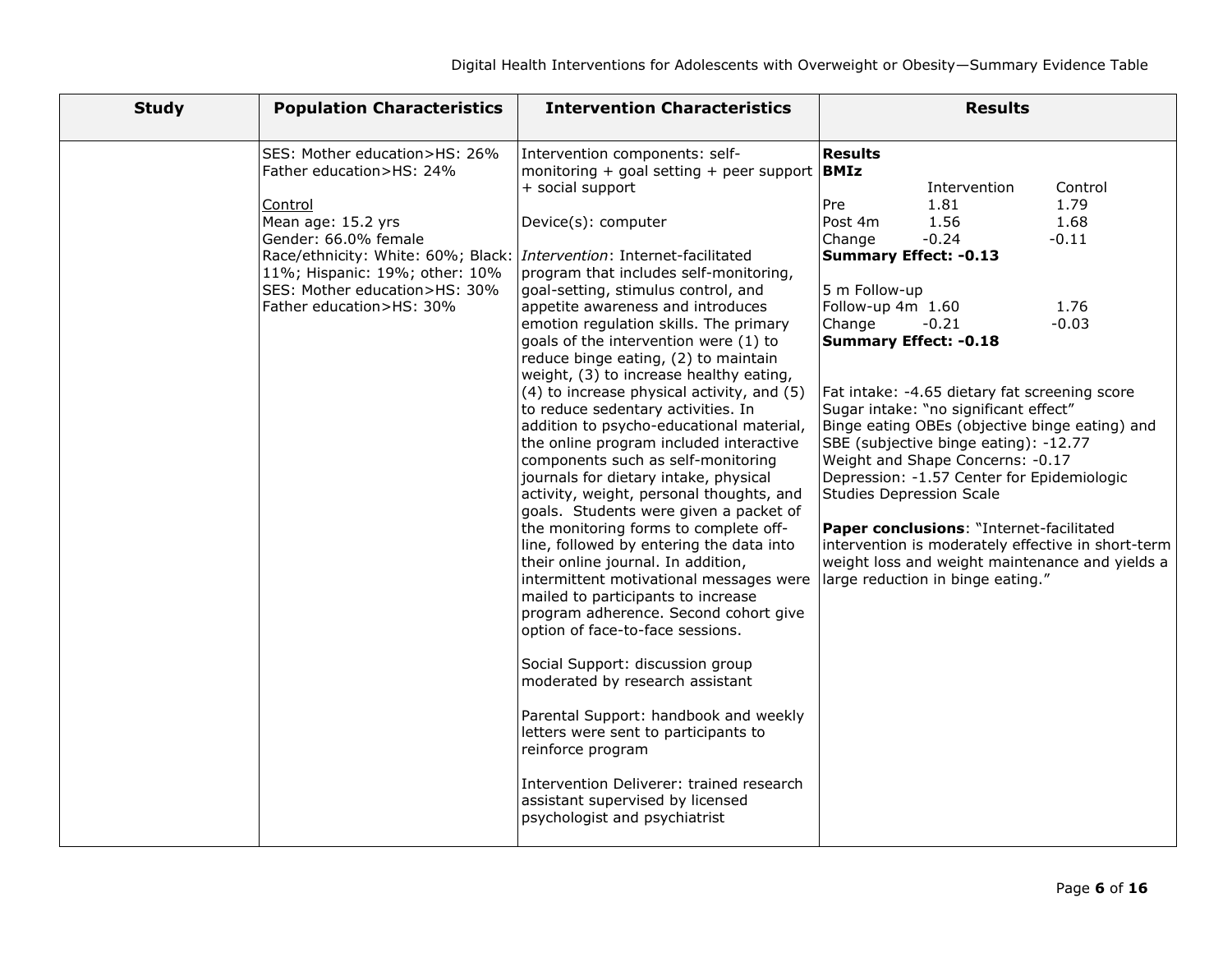| <b>Study</b>                              | <b>Population Characteristics</b>                                 | <b>Intervention Characteristics</b>                                                                                                                                                                                                                                                                                                                                   | <b>Results</b>                                                                           |
|-------------------------------------------|-------------------------------------------------------------------|-----------------------------------------------------------------------------------------------------------------------------------------------------------------------------------------------------------------------------------------------------------------------------------------------------------------------------------------------------------------------|------------------------------------------------------------------------------------------|
|                                           |                                                                   | Confidentiality: HIPAA compliant                                                                                                                                                                                                                                                                                                                                      |                                                                                          |
|                                           |                                                                   | <b>Comparison: waitlist control</b>                                                                                                                                                                                                                                                                                                                                   |                                                                                          |
| Author, Year: Mameli et<br>al., 2018      | Study population: obese patients<br>from an obesity clinic        | Location (urbanicity): Milan, Italy<br>(urban and suburban)                                                                                                                                                                                                                                                                                                           | Primary Outcome Measure(s):<br><b>BMIz</b><br>Intervention<br>Control                    |
| <b>Study Design: iRCT</b>                 | Sample size:<br>Intervention: 23                                  | <b>Intervention duration: 12 weeks</b><br>When intervention occurred: March-                                                                                                                                                                                                                                                                                          | Pre<br>2.09<br>2.20<br>Post 3m<br>2.17<br>2.05                                           |
| <b>Suitability of Design:</b><br>Greatest | Control: 20                                                       | July 2015                                                                                                                                                                                                                                                                                                                                                             | $-0.22$<br>Change<br>0.0<br>Summary Effect: +0.01 (95%CI: -0.15,                         |
|                                           | <b>Demographics:</b>                                              | <b>Intervention activities:</b>                                                                                                                                                                                                                                                                                                                                       | $ 0.18\rangle$                                                                           |
| <b>Quality of Execution:</b>              | Intervention                                                      | Focus of Intervention: PA + weight +                                                                                                                                                                                                                                                                                                                                  |                                                                                          |
| Fair (3 limitations)                      | Mean age: 12.6 yrs<br>Gender: 31.2% female                        | Diet                                                                                                                                                                                                                                                                                                                                                                  | Paper conclusions: "A personalized lifestyle<br>program based on a WB and an APP was not |
|                                           | SES: not low income<br>Control                                    | Intervention components: self-<br>monitoring + goal setting + professional<br>support (dietitian, physician)                                                                                                                                                                                                                                                          | superior to a standard lifestyle program at<br>promoting weight loss in obese children." |
|                                           | Mean age: 12.4 yrs<br>Gender: 42.9% female<br>SES: not low income | Device(s): Wearable device $+$ app                                                                                                                                                                                                                                                                                                                                    |                                                                                          |
|                                           |                                                                   | Intervention: Participants wore wristband<br>(WB) and used an APP. The WB<br>measured energy expenditure and the<br>APP measured energy intake. The APP<br>allowed recording of food consumption.<br>It contained a visual database of foods<br>and three portion sizes. Pediatric<br>endocrinologists, sports medicine doctors<br>and registered dietitian developed |                                                                                          |
|                                           |                                                                   | personalized lifestyle programs.<br>Weekly feedback on diet and PA was sent<br>via SMS. Positive feedback was included<br>in the SMS every time a participant<br>reached at least one goal. 12 SMS per<br>child were sent during study.                                                                                                                               |                                                                                          |
|                                           |                                                                   | Intervention Deliverer: healthcare<br>provider                                                                                                                                                                                                                                                                                                                        |                                                                                          |
|                                           |                                                                   | Confidentiality: password protected                                                                                                                                                                                                                                                                                                                                   |                                                                                          |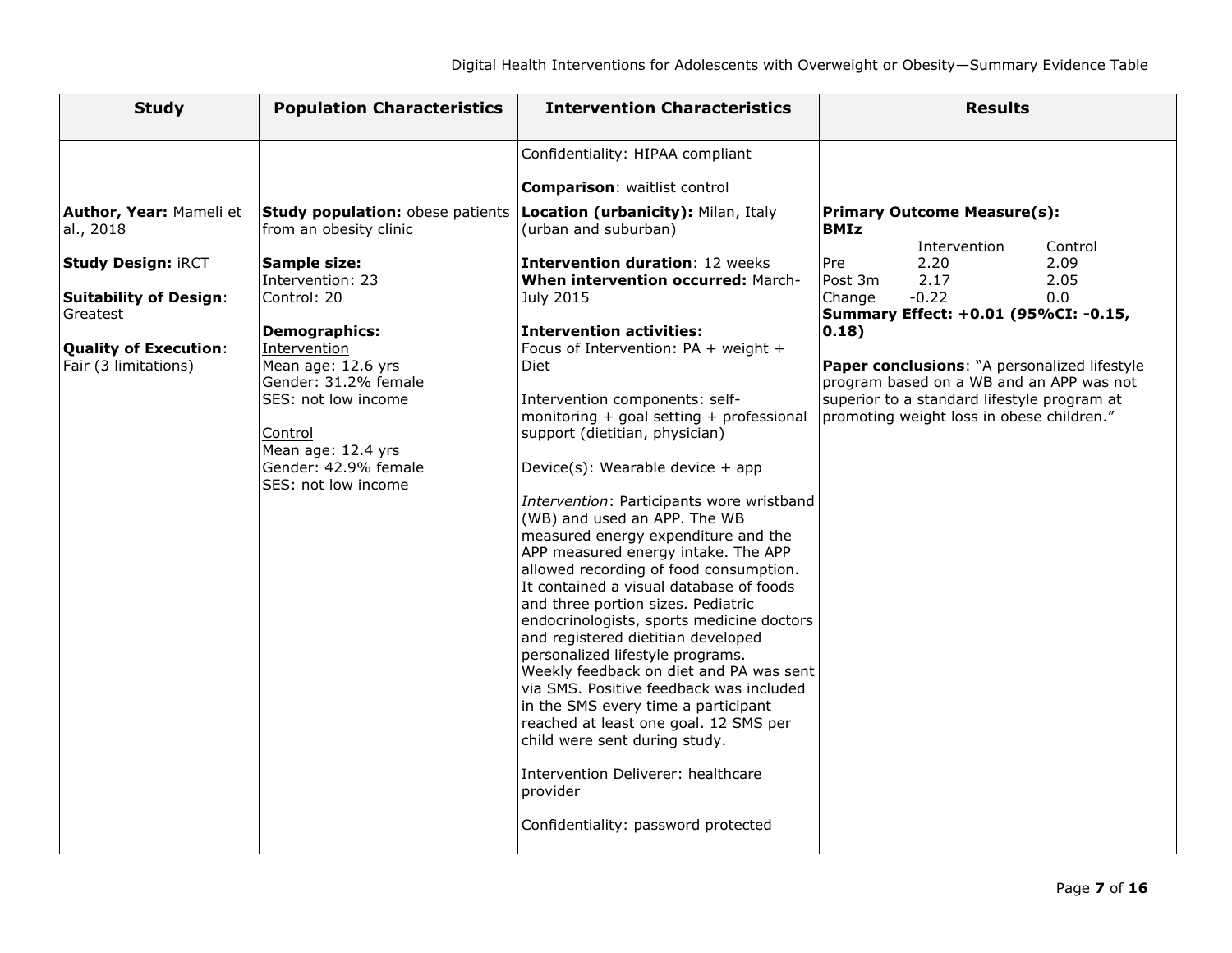| <b>Study</b>                                                                                           | <b>Population Characteristics</b>                                                                                                 | <b>Intervention Characteristics</b>                                                                                                                                                                                                                                                                                                                                                                                                                                                                                                                                                                                                                                                                                                                                                                              | <b>Results</b>                                                                                                                                                                                                                                                                                                                                                                                                                                                                                                                                   |
|--------------------------------------------------------------------------------------------------------|-----------------------------------------------------------------------------------------------------------------------------------|------------------------------------------------------------------------------------------------------------------------------------------------------------------------------------------------------------------------------------------------------------------------------------------------------------------------------------------------------------------------------------------------------------------------------------------------------------------------------------------------------------------------------------------------------------------------------------------------------------------------------------------------------------------------------------------------------------------------------------------------------------------------------------------------------------------|--------------------------------------------------------------------------------------------------------------------------------------------------------------------------------------------------------------------------------------------------------------------------------------------------------------------------------------------------------------------------------------------------------------------------------------------------------------------------------------------------------------------------------------------------|
|                                                                                                        |                                                                                                                                   | <b>Comparison:</b> Advised to consume the<br>Mediterranean diet and instruction to<br>practice PA and minimize sedentary<br>activity to follow during the 3 months<br>study period.                                                                                                                                                                                                                                                                                                                                                                                                                                                                                                                                                                                                                              |                                                                                                                                                                                                                                                                                                                                                                                                                                                                                                                                                  |
| 2015                                                                                                   | Author, Year: Nawi et al., Study population: obese<br>secondary school students                                                   | Location (urbanicity): Kuala Lumpur,<br>Malaysia (urban)                                                                                                                                                                                                                                                                                                                                                                                                                                                                                                                                                                                                                                                                                                                                                         | <b>Primary Outcome Measure(s): %BF</b><br>How Ascertained: bioelectrical impedance<br>analysis                                                                                                                                                                                                                                                                                                                                                                                                                                                   |
| <b>Study Design: gRCT</b><br><b>Suitability of Design:</b><br>Greatest<br><b>Quality of Execution:</b> | <b>Sample size:</b><br>Intervention: 47<br>Control: 50<br>Demographics:<br>Intervention                                           | <b>Intervention duration: 12 weeks</b><br>When intervention occurred: NR, but<br>2013-2015<br><b>Intervention activities:</b><br>Focus of Intervention: PA + weight +                                                                                                                                                                                                                                                                                                                                                                                                                                                                                                                                                                                                                                            | Additional Outcome Measure(s): HRQoL<br><b>How Ascertained: NR</b><br><b>Results</b>                                                                                                                                                                                                                                                                                                                                                                                                                                                             |
| Fair (2 limitations)                                                                                   | Mean age: 16y<br>Gender: 53.2% female<br>SES: not reported<br>Control<br>Mean age: 16y<br>Gender: 40% female<br>SES: not reported | <b>Diet</b><br>Intervention components: self-<br>monitoring<br>Device(s): computer or mobile<br>Intervention: All participants given<br>website address and signed up as a<br>member in the website. The website<br>consists of information on healthy<br>lifestyle, diet, and ways to overcome<br>obesity. The contents of the website<br>were developed by a panel expert<br>specialist, two dietitians, and a nurse.<br>Participants were notified with any<br>updates and information. Interactive<br>sessions were conducted in the chat<br>toolbar in the website. Any negative<br>comment was not approved by the<br>admin. Participants were advised to<br>weigh themselves at home and calculate<br>their BMI every two weeks or as required<br>by using the BMI calculator provided in<br>the website. | %BF<br>Intervention<br>Control<br>28.98<br>29.65<br>Pre<br>Post 3m<br>29.18<br>29.00<br>$-0.47$<br>$+0.02$<br>Change<br><b>Summary Effect: -0.49</b><br>physical functioning: -2.04<br>emotional functioning: +7.33, <0.05<br>social functioning: -4.14<br>school functioning: -0.78<br>psychosocial health: +0.39<br>Paper conclusions: "The internet-based<br>consisting of a psychologist, public health intervention program can be an effective medium<br>for promoting healthy diet and physical activity<br>among the obese adolescents." |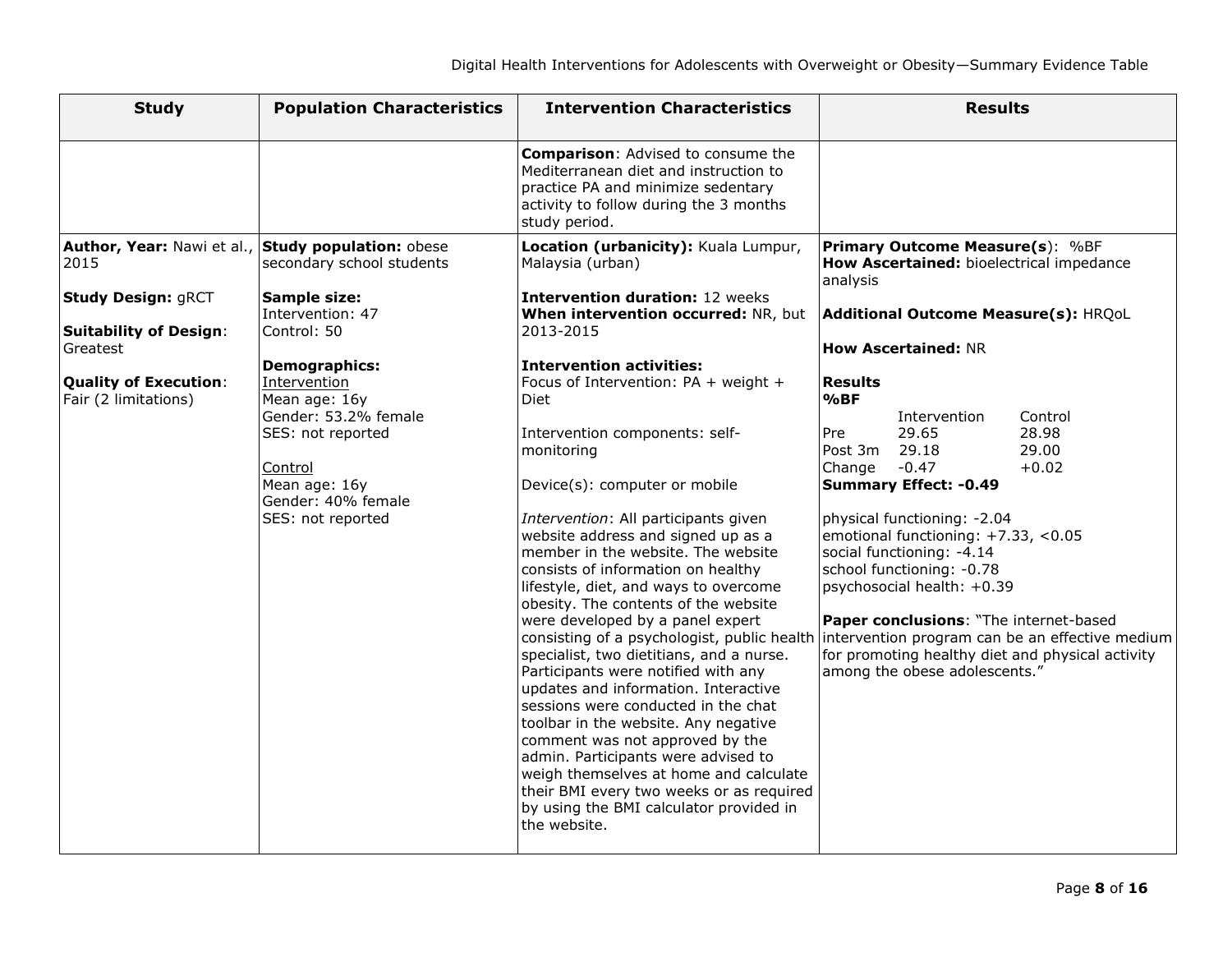| <b>Study</b>                                               | <b>Population Characteristics</b>                                                      | <b>Intervention Characteristics</b>                                                                                                                     | <b>Results</b>                                                                                                                                    |
|------------------------------------------------------------|----------------------------------------------------------------------------------------|---------------------------------------------------------------------------------------------------------------------------------------------------------|---------------------------------------------------------------------------------------------------------------------------------------------------|
|                                                            |                                                                                        | Social Support: none                                                                                                                                    |                                                                                                                                                   |
|                                                            |                                                                                        | Parental Support: none                                                                                                                                  |                                                                                                                                                   |
|                                                            |                                                                                        | Intervention Deliverer: NR                                                                                                                              |                                                                                                                                                   |
|                                                            |                                                                                        | Confidentiality: NR                                                                                                                                     |                                                                                                                                                   |
|                                                            |                                                                                        | <b>Comparison: Received health education</b><br>pamphlets.                                                                                              |                                                                                                                                                   |
| Author, Year: Patrick et<br>al., 2013                      | Study population: overweight 12-<br>16 year-olds                                       | Location (urbanicity): San Diego, CA,<br>US (urban)                                                                                                     | <b>Primary Outcome Measure(s): BMIz,</b>                                                                                                          |
| <b>Study Design: iRCT</b><br><b>Suitability of Design:</b> | Sample size:<br>Intervention (web only arm): 26<br>Intervention (web $+$ group arm):   | <b>Intervention Duration: 12 months</b><br>When intervention occurred: 2006-<br>2009                                                                    | Additional Outcome Measure(s): FV; MVPA;<br>sedentary behavior: average hours/day; HLQoL;<br>depressive symptoms, self-esteem                     |
| Greatest                                                   | 24<br>Intervention (web + SMS group):                                                  | <b>Intervention activities:</b>                                                                                                                         | How Ascertained: FV food frequency<br>questionnaire; MVPA 7-day physical activity                                                                 |
| <b>Quality of Execution:</b><br>Good (1 limitation)        | 26<br>Control: 25                                                                      | Focus of Intervention: PA + weight +<br><b>Diet</b>                                                                                                     | recall; sedentary behavior 8-item survey; HRQoL<br>pediatric QOL inventory version 4.0; Depression<br>Center for Epidemiologic Studies depression |
|                                                            | <b>Demographics:</b><br>Web only arm<br>Mean age: 14.1 yrs                             | Intervention components: self-<br>monitoring $+$ goal setting $+$ social<br>support + parental                                                          | scale short-form questionnaire; self-esteem<br>Rosenberg self-esteem scale                                                                        |
|                                                            | Gender: 61.5% female<br>Race/ethnicity: White: 26.9%;                                  | involvement/education + tech generated $\textsf{Results:}$<br>feedback + feedback from health                                                           | <b>BMIz (12 month)</b>                                                                                                                            |
|                                                            | Black: 15.4%; Hispanic: 76.9%;<br>Islander: 3.8%; multiethnic/other:                   | counselor + individual case management<br>Native American: 0%; Asian/Pacific   + pedometer (not specified whether<br>interactive)                       | Web only Web+group<br>Web+SMS Control<br>Pre<br>2.2<br>$2.2^{\circ}$<br>2.2<br>$2.2^{\circ}$<br>2.0<br>2.1<br>2.2<br>2.1<br>Post                  |
|                                                            | 3.8%<br>SES: NR                                                                        |                                                                                                                                                         | Change-0.1<br>0.0<br>$-0.2$<br>$-0.1$<br>Effect -0.1<br>$-0.2$<br>$-0.1$                                                                          |
|                                                            |                                                                                        | Device(s): computer (web only arm and<br>web + group arm); computer + mobile                                                                            |                                                                                                                                                   |
|                                                            | $web + group arm$<br>Mean age: 14.3 yrs                                                | phone (web + SMS arm)                                                                                                                                   | During intervention (6 months)<br>During 2.1<br>2.2<br>2.2<br>2.1                                                                                 |
|                                                            | Gender: 69.2% female<br>Race/ethnicity: White: 23.1%;<br>Black: 7.7%; Hispanic: 76.9%; | Intervention arms:<br>Web only arm: included individual case Effect -0.1<br>management that included weekly check-                                      | Change-0.1<br>$-0.0$<br>$-0.1$<br>0.0<br>$-0.0$<br>$-0.1$                                                                                         |
|                                                            | Islander: 7.7%; multiethnic/other:<br>3.8%                                             | Native American: 0%; Asian/Pacific in emails, monthly mailed tip sheets,<br>$ access to program website + web$<br>tutorials; weekly emails reminders to | <b>Web only arm</b><br>FV: 0.9 servings/1000 calories<br>MVPA: 14.4 mins/d                                                                        |
|                                                            | SES: NR                                                                                | complete the web tutorials and, if                                                                                                                      | Sedentary Time: -120 min/d                                                                                                                        |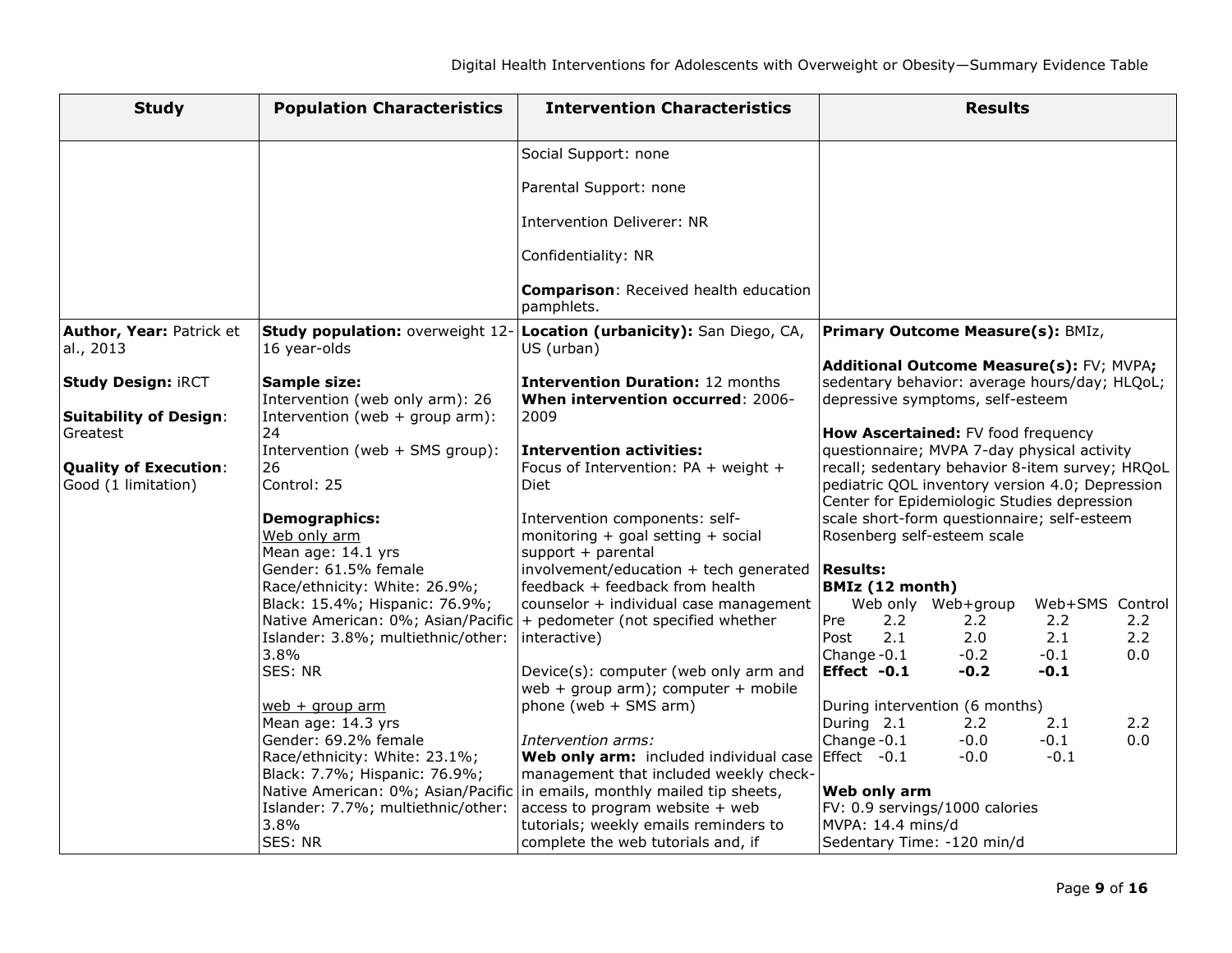| <b>Study</b> | <b>Population Characteristics</b>                                                                                                                                                                                                                                                                                                                                                                                                                                             | <b>Intervention Characteristics</b>                                                                                                                                                                                                                                                                                                                                                                                                                                                                                                                                                                                                                                                                                                                                                                                                                                                                                                                                                                                                                                                                                                                                                                                                                                                                                                                                                                              | <b>Results</b>                                                                                                                                                                                                                                                                                                                                                                                                                                                                                                                                                                                                                                                                                                                                                                                                                                                                                                                                                                                                                                                                                                                                                                    |
|--------------|-------------------------------------------------------------------------------------------------------------------------------------------------------------------------------------------------------------------------------------------------------------------------------------------------------------------------------------------------------------------------------------------------------------------------------------------------------------------------------|------------------------------------------------------------------------------------------------------------------------------------------------------------------------------------------------------------------------------------------------------------------------------------------------------------------------------------------------------------------------------------------------------------------------------------------------------------------------------------------------------------------------------------------------------------------------------------------------------------------------------------------------------------------------------------------------------------------------------------------------------------------------------------------------------------------------------------------------------------------------------------------------------------------------------------------------------------------------------------------------------------------------------------------------------------------------------------------------------------------------------------------------------------------------------------------------------------------------------------------------------------------------------------------------------------------------------------------------------------------------------------------------------------------|-----------------------------------------------------------------------------------------------------------------------------------------------------------------------------------------------------------------------------------------------------------------------------------------------------------------------------------------------------------------------------------------------------------------------------------------------------------------------------------------------------------------------------------------------------------------------------------------------------------------------------------------------------------------------------------------------------------------------------------------------------------------------------------------------------------------------------------------------------------------------------------------------------------------------------------------------------------------------------------------------------------------------------------------------------------------------------------------------------------------------------------------------------------------------------------|
|              | web+SMS arm<br>Mean age: 14.3 yrs<br>Gender: 50% female<br>Race/ethnicity: White: 8.3%;<br>Black: 12.5%; Hispanic: 87.5%;<br>Native American: 4.2%;<br>Asian/Pacific Islander: 0%;<br>multiethnic/other: 0%<br>SES: NR<br>Control<br>Mean age: 14.5 yrs<br>Gender: 72.0% female<br>Race/ethnicity: White: 12.0%;<br>Black: 28.0%; Hispanic: 56.0%;<br>Native American: 0%; Asian/Pacific behavior change + nutrition<br>Islander: 4.0%; multiethnic/other:<br>4.0%<br>SES: NR | necessary, a phone call from a health<br>counselor<br>Web + group arm: includes the Web<br>intervention + monthly 90 min group<br>sessions of $5-10$ adolescents + parents<br>groups where they discussed behavioral<br>skills from web tutorials; brief (20 min)<br>bimonthly phone calls from health<br>counselor reviewing concepts presented<br>in web tutorial and reinforcing behavioral<br>strategies such as goal setting and<br>problem solving; attendance and<br>participation in group sessions were<br>rewarded with mileage incentives and a<br>lottery for prizes such as cookbooks or<br>other materials to assist with healthy<br>demonstrations +physical activities were <b>Paper conclusions:</b> "12-month obesity<br>also integrated in each session<br>Web + SMS arm: web intervention $+$<br>minimum of<br>3 text messages/week related to weekly<br>challenges and intervention goals;<br>reminder texts were sent if participant<br>did not log onto website by 4th day of<br>intervention. Participants could also<br>communicate via text messages with a<br>health counselor if they had questions.<br>Participants were provided with cell<br>phones and prepaid text message plans<br>that allowed research staff to monitor<br>SMS use<br>Intervention Deliverer: health counselor<br>Social Support: group sessions with<br>other adolescents (5-10 adolescents per<br>session) | HRQoL: score 2.2<br>Depressive symptoms: -1.5<br>Web + group arm:<br>FV: 0.5 servings/1000 calories<br>MVPA: 19.6 mins/d<br>Sedentary Time: -42 min/d<br>HRQoL: score 2.1<br>Depressive symptoms: -0.7<br><b>Web + SMS arm:</b><br>FV: 0.5 servings/1000 calories<br>MVPA: 14.1 min/d<br>Sedentary Time: -12min/d<br>HRQoL: score 1.3<br>Depressive symptoms: -0.4<br>intervention for adolescents at risk for T2DM that<br>utilized a website program had positive effects<br>on sedentary behavior. Additionally, when this<br>website program was combined with group<br>sessions, positive effects on use of behavioral<br>change strategies for fruit and vegetable<br>consumption were found. However, 12 months of<br>access to the same website program coupled<br>with SMS or group sessions and counselor calls<br>had no effects on sedentary behavior or behavior<br>change strategies. Although there were no<br>intervention effects on the main outcomes of<br>BMI, adiposity, diet, and physical activity, the<br>use of change strategies for fruit and vegetable<br>consumption was positively correlated with fruit<br>and vegetable consumption among girls." |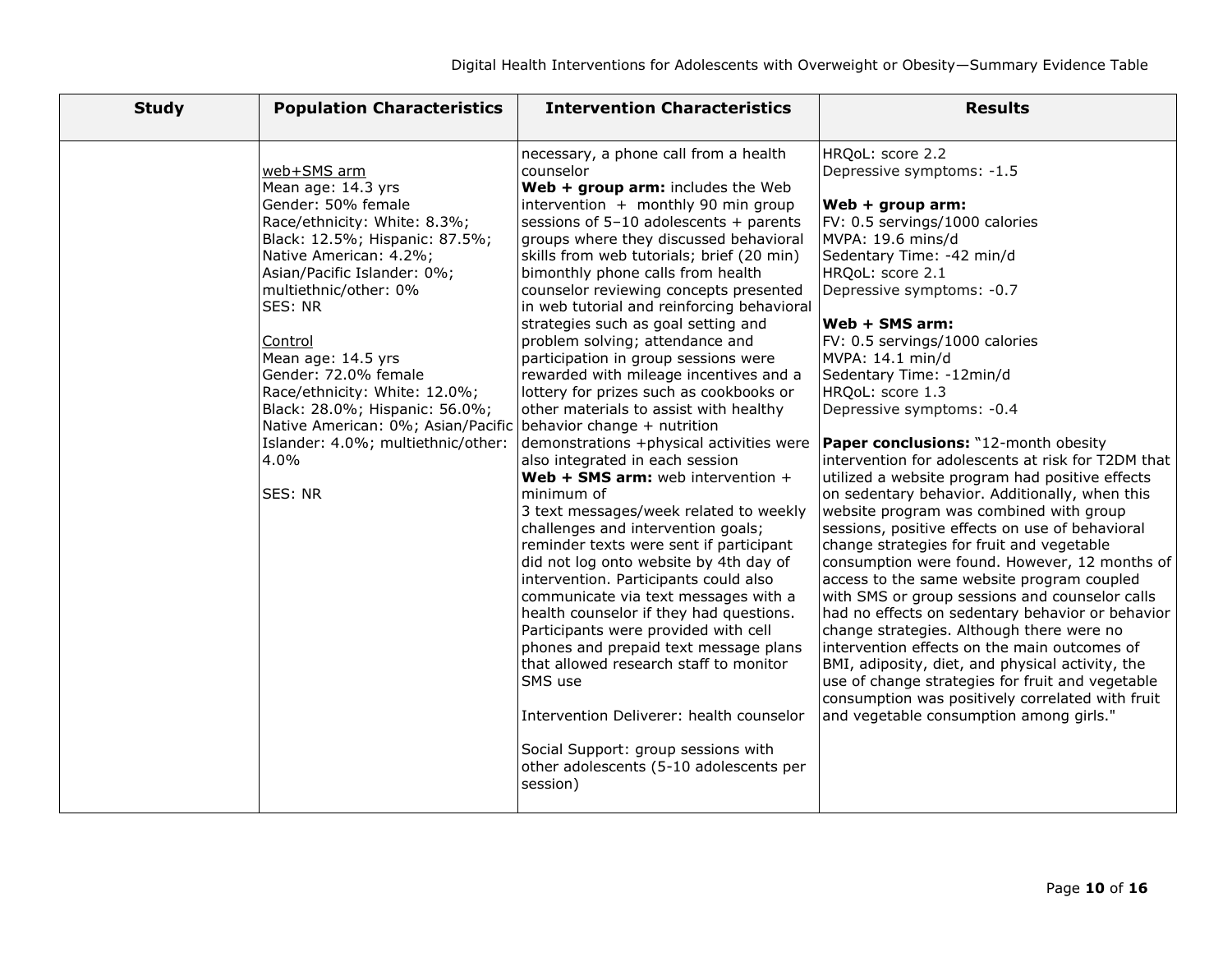| <b>Study</b>                                         | <b>Population Characteristics</b>                             | <b>Intervention Characteristics</b>                                                                                                                                                                                                                                                                                                                                                                                                                                       | <b>Results</b>                                                                         |
|------------------------------------------------------|---------------------------------------------------------------|---------------------------------------------------------------------------------------------------------------------------------------------------------------------------------------------------------------------------------------------------------------------------------------------------------------------------------------------------------------------------------------------------------------------------------------------------------------------------|----------------------------------------------------------------------------------------|
|                                                      |                                                               | Parental Support: Parents participated in<br>online activities and monthly group<br>sessions<br>Confidentiality: NR<br>Comparison: Participants were given                                                                                                                                                                                                                                                                                                                |                                                                                        |
|                                                      |                                                               | printed materials produced by the<br>American Diabetes Association and the<br>American Heart Association; encouraged<br>to attend three 1 h group nutrition<br>sessions at a local children's hospital<br>during the first 6 weeks at no charge.<br>They also received monthly tip sheets by<br>mail. This combination of intervention<br>elements reflected the prevailing<br>community standard of care for<br>adolescents judged to be at risk for type<br>2 diabetes. |                                                                                        |
| Author, Year: Pittman,<br>2018                       | <b>Study population: Adolescents</b><br>from a school setting | Location (urbanicity): central TX, USA<br>(not reported)                                                                                                                                                                                                                                                                                                                                                                                                                  | <b>Primary Outcome Measure(s): %BF</b><br>How Ascertained: bioelectric impedance scale |
| <b>Study Design: iRCT</b>                            | Sample size:<br>Intervention: 33                              | <b>Intervention duration: 10 weeks</b><br>When intervention occurred:                                                                                                                                                                                                                                                                                                                                                                                                     | <b>Additional Outcome Measure(s):</b><br><b>FITNESSGRAM</b>                            |
| <b>Suitability of Design:</b><br>Greatest            | Control: 31<br><b>Demographics:</b>                           | September to December 2016<br><b>Intervention activities:</b>                                                                                                                                                                                                                                                                                                                                                                                                             | How Ascertained: FITNESSGRAM curl up and<br>push-up                                    |
| <b>Quality of Execution:</b><br>Fair (3 limitations) | Intervention<br>Mean age: 12.3 yrs<br>Gender: 52% female      | Focus of Intervention: PA + weight +<br>diet                                                                                                                                                                                                                                                                                                                                                                                                                              | <b>Results</b><br>%BF                                                                  |
|                                                      | Race/ethnicity: Asian 6%; Black                               | Intervention components: self-                                                                                                                                                                                                                                                                                                                                                                                                                                            | Intervention<br>Control                                                                |
|                                                      | 21%; White 42%; Hispanic 30%                                  | monitoring + technology generated                                                                                                                                                                                                                                                                                                                                                                                                                                         | 24.58<br>26.13<br>Pre                                                                  |
|                                                      | SES: low                                                      | feedback + social support                                                                                                                                                                                                                                                                                                                                                                                                                                                 | 26.39<br>Post 2.5m<br>26.23<br>$+0.26$<br>Change<br>$+1.65$                            |
|                                                      | Control<br>Mean age: 12.6 yrs                                 | Device(s): Wearable device + mobile                                                                                                                                                                                                                                                                                                                                                                                                                                       | <b>Summary Effect: +1.39</b>                                                           |
|                                                      | Gender: 58% female                                            | Intervention:                                                                                                                                                                                                                                                                                                                                                                                                                                                             | FITNESSGRAM: +17.57                                                                    |
|                                                      | Race/ethnicity: Asian 3%; Black                               | <b>Intervention activities:</b> (AT) wore the                                                                                                                                                                                                                                                                                                                                                                                                                             |                                                                                        |
|                                                      | 16%; White 52%; Hispanic 29%                                  | activity                                                                                                                                                                                                                                                                                                                                                                                                                                                                  | Paper conclusions: This study gives no clear                                           |
|                                                      | SES: low                                                      | tracker at all times (unless swimming).                                                                                                                                                                                                                                                                                                                                                                                                                                   | support to the hypothesis that use of activity                                         |
|                                                      |                                                               | Points were stored on the tracker and                                                                                                                                                                                                                                                                                                                                                                                                                                     | trackers and a text messaging intervention have                                        |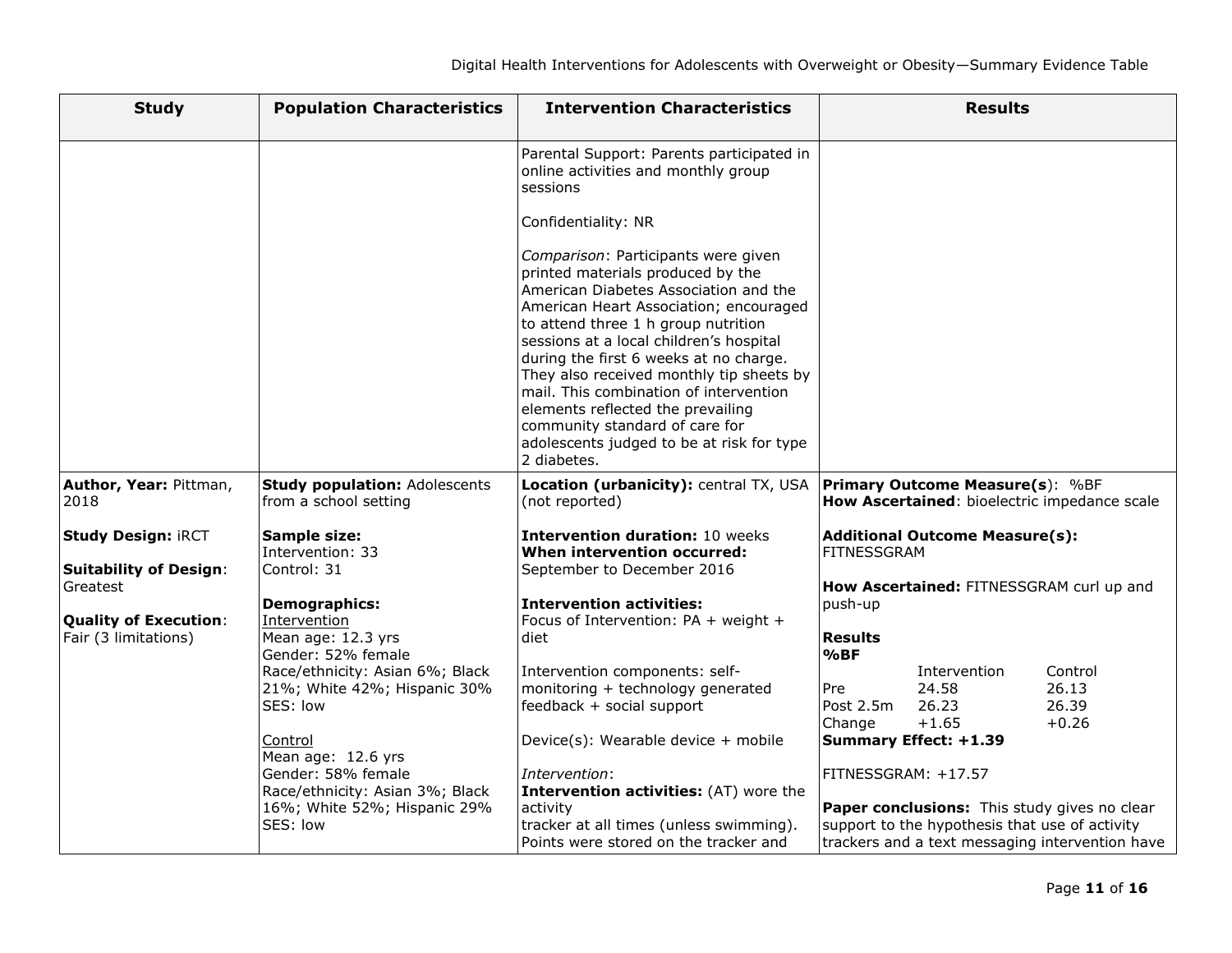| <b>Study</b>                                        | <b>Population Characteristics</b>                                                               | <b>Intervention Characteristics</b>                                                                                                                                                                                                                                                                                                                                                                                                                                                                                                                                                                                                                                                                                                                 |                                                          | <b>Results</b>                                     |                                             |
|-----------------------------------------------------|-------------------------------------------------------------------------------------------------|-----------------------------------------------------------------------------------------------------------------------------------------------------------------------------------------------------------------------------------------------------------------------------------------------------------------------------------------------------------------------------------------------------------------------------------------------------------------------------------------------------------------------------------------------------------------------------------------------------------------------------------------------------------------------------------------------------------------------------------------------------|----------------------------------------------------------|----------------------------------------------------|---------------------------------------------|
|                                                     |                                                                                                 | recorded when the student synced the<br>tracker daily via computer or mobile<br>device. Each group had a team page; on<br>the tracker website, which included a<br>leaderboard (showing current point<br>values and names of leading<br>competitors) and allowed students to<br>start challenges with others while seeing<br>charted results of their progress.<br>Students could create their own avatar<br>and send each other encouragement.<br>Social support: competition with other<br>team, leader board<br>Family support: NR<br>Intervention Deliverer: school nurse<br>Confidentiality: NR<br><b>Comparison: TM only (control)</b><br>Messages were sent twice weekly, and<br>included short messages of<br>encouragement toward daily PA | body fat percentage.                                     | a positive effect on fitness, PA self-efficacy, or |                                             |
| Author, Year: Riiser et                             | Study population: overweight 13                                                                 | Location (urbanicity): eastern Norway                                                                                                                                                                                                                                                                                                                                                                                                                                                                                                                                                                                                                                                                                                               |                                                          | Primary Outcome Measure(s): BMI                    |                                             |
| al., 2014                                           | 15 yrs                                                                                          | (not reported)<br><b>Intervention Duration: 12 weeks</b>                                                                                                                                                                                                                                                                                                                                                                                                                                                                                                                                                                                                                                                                                            |                                                          |                                                    | Additional Outcome Measure(s): 20m shuttle  |
| <b>Study Design: individual</b>                     | <b>Sample size:</b>                                                                             | When intervention occurred: 2003-                                                                                                                                                                                                                                                                                                                                                                                                                                                                                                                                                                                                                                                                                                                   |                                                          | run, HRQoL, body image                             |                                             |
| non-RCT                                             | Intervention: 75<br>Control: 33                                                                 | 2006                                                                                                                                                                                                                                                                                                                                                                                                                                                                                                                                                                                                                                                                                                                                                |                                                          |                                                    | How Ascertained: 20m shuttle run timed run; |
| <b>Suitability of Design:</b>                       |                                                                                                 | <b>Intervention Details:</b>                                                                                                                                                                                                                                                                                                                                                                                                                                                                                                                                                                                                                                                                                                                        |                                                          |                                                    | HRQoL KIDSCREEN-10, body image Norwegian    |
| Greatest                                            | Demographics:<br>Intervention                                                                   | Focus of Intervention: PA                                                                                                                                                                                                                                                                                                                                                                                                                                                                                                                                                                                                                                                                                                                           | body image scale                                         |                                                    |                                             |
| <b>Quality of Execution:</b><br>Good (1 limitation) | Mean age: 13.7 yrs<br>Gender: 60% female<br>SES: mixed<br>Overweight: 68%; obese 32%<br>Control | Intervention Components: self-<br>monitoring + goal setting + counseling +<br>journal + social support<br>Device(s): computer and/or mobile                                                                                                                                                                                                                                                                                                                                                                                                                                                                                                                                                                                                         | <b>Results</b><br><b>BMI</b><br>Pre<br>Post 4m<br>Change | Intervention<br>26.62<br>26.40<br>$-0.22$          | Control<br>27.45<br>27.45<br>0.0            |
|                                                     | Mean age: 13.8 yrs                                                                              |                                                                                                                                                                                                                                                                                                                                                                                                                                                                                                                                                                                                                                                                                                                                                     |                                                          |                                                    |                                             |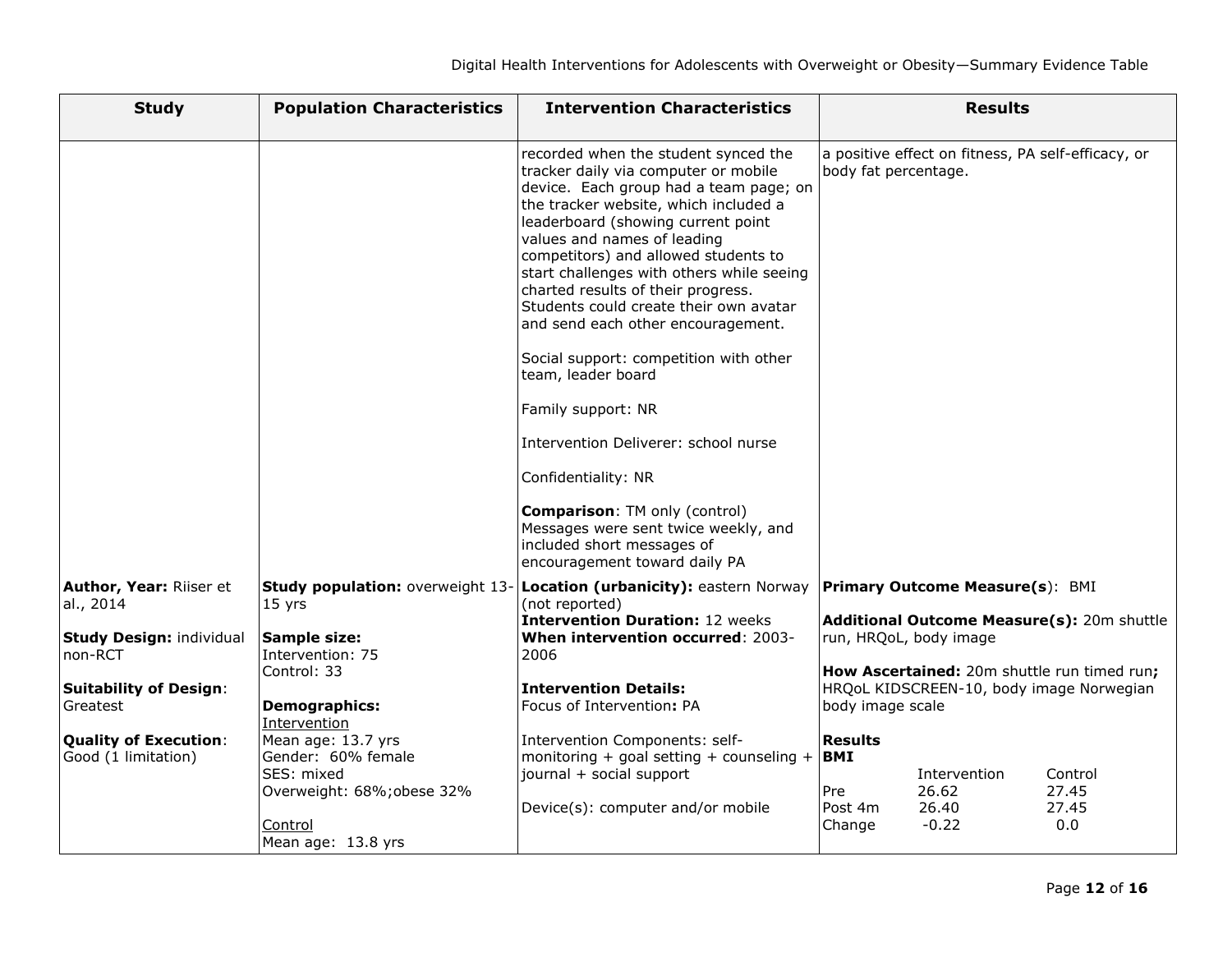| <b>Study</b> | <b>Population Characteristics</b>                             | <b>Intervention Characteristics</b>                                                                                                                                                                                                                                                                                                                                                                                                                                                                                                                                                                                                                                                                                                                                                                                                                                                                                                                                                                                                                                                                                                                                                                                                                                                                                                                                                                                                                                                     | <b>Results</b>                                                                                                                                                                                                                                                                                                                                                                                                                                                    |
|--------------|---------------------------------------------------------------|-----------------------------------------------------------------------------------------------------------------------------------------------------------------------------------------------------------------------------------------------------------------------------------------------------------------------------------------------------------------------------------------------------------------------------------------------------------------------------------------------------------------------------------------------------------------------------------------------------------------------------------------------------------------------------------------------------------------------------------------------------------------------------------------------------------------------------------------------------------------------------------------------------------------------------------------------------------------------------------------------------------------------------------------------------------------------------------------------------------------------------------------------------------------------------------------------------------------------------------------------------------------------------------------------------------------------------------------------------------------------------------------------------------------------------------------------------------------------------------------|-------------------------------------------------------------------------------------------------------------------------------------------------------------------------------------------------------------------------------------------------------------------------------------------------------------------------------------------------------------------------------------------------------------------------------------------------------------------|
|              | Gender: 64% female<br>SES: mixed<br>Overweight 64%; obese 36% | Intervention: Young & Active: one face-<br>to-face meeting with researcher. All<br>communication with counselor after<br>initial meeting was through computer.<br>The program offered the participant<br>opportunities to establish personal goals<br>and a plan for physical activity, to<br>register physical activity, to keep a<br>physical activity diary and to get support<br>from a forum. It provided continuous<br>graphical response on progress,<br>frequently updated information on<br>physical activity and, most importantly,<br>weekly individualized feedback and<br>counseling from a health professional.<br>Additionally, the program contained a<br>mailing system with a message box<br>present on every page making it possible<br>for the participant and counselor to<br>exchange short messages independently<br>of the diary and weekly feedback if<br>necessary.<br>Social Support: group forum<br>Parental Support: none<br>Intervention Deliverer: school nurse<br>Confidentiality: password protected<br><b>Comparison:</b> follow-up as usual by the<br>school health service. Such follow-up<br>consisted of opportunities to meet with<br>the nurse on the adolescent's request<br>and in some cases participation in weekly<br>exercise groups run by the school health<br>service. These groups were offered as an<br>alternative to organized sports. However,<br>the groups did not include more than<br>merely organized exercise comparable to | Summary Effect: -0.39 (95% CI: -0.74, -<br> 0.05)<br>20m shuttle run: 0.14 km/h (95%CI: 0.01, 0.28)<br>HRQoL (0-100): 5.22 (95%CI: 0.9, 9.53)<br>Body image (0-20): 1.29 (-0.26, 2.83)<br><b>Paper conclusions:</b> The results suggest that<br>the Internet intervention with tailored physical<br>activity counseling can have beneficial short-<br>term effect on cardiorespiratory fitness, HRQoL<br>and BMI among adolescents with overweight and<br>obesity |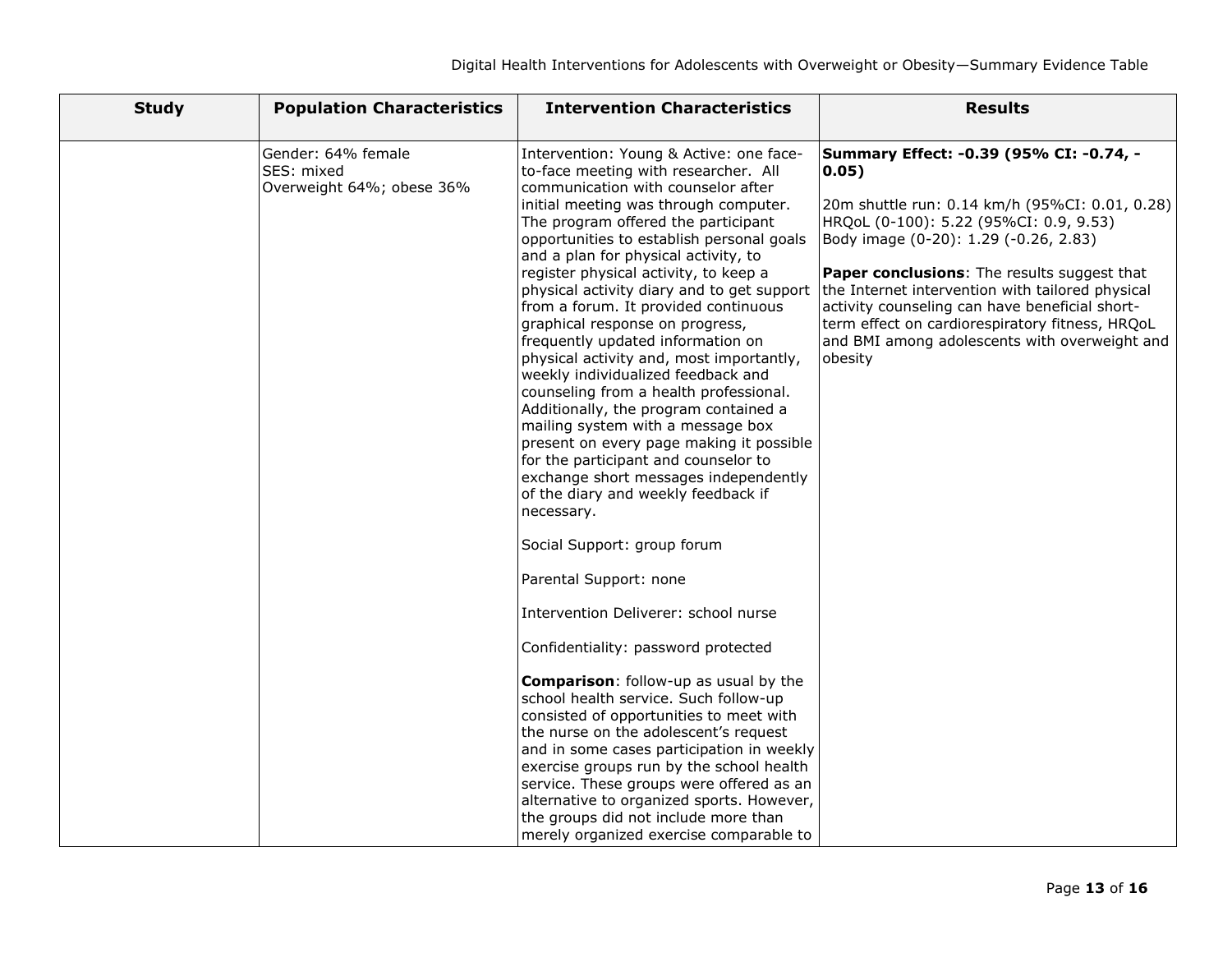| <b>Study</b>                                                                                                                                                             | <b>Population Characteristics</b>                                                                                                                                                                                                                                  | <b>Intervention Characteristics</b>                                                                                                                                                                                                                                                                                                                                                                                                                                                                                                                                                                                                                                                                                                                                                                                                                                                                                                                                                                        | <b>Results</b>                                                                                                                                                                                                                                                                                                                                                                                                                                                                                                                                                                                                                                                                                                                                                                                    |
|--------------------------------------------------------------------------------------------------------------------------------------------------------------------------|--------------------------------------------------------------------------------------------------------------------------------------------------------------------------------------------------------------------------------------------------------------------|------------------------------------------------------------------------------------------------------------------------------------------------------------------------------------------------------------------------------------------------------------------------------------------------------------------------------------------------------------------------------------------------------------------------------------------------------------------------------------------------------------------------------------------------------------------------------------------------------------------------------------------------------------------------------------------------------------------------------------------------------------------------------------------------------------------------------------------------------------------------------------------------------------------------------------------------------------------------------------------------------------|---------------------------------------------------------------------------------------------------------------------------------------------------------------------------------------------------------------------------------------------------------------------------------------------------------------------------------------------------------------------------------------------------------------------------------------------------------------------------------------------------------------------------------------------------------------------------------------------------------------------------------------------------------------------------------------------------------------------------------------------------------------------------------------------------|
|                                                                                                                                                                          |                                                                                                                                                                                                                                                                    | any other typical leisure time sports<br>activity.                                                                                                                                                                                                                                                                                                                                                                                                                                                                                                                                                                                                                                                                                                                                                                                                                                                                                                                                                         |                                                                                                                                                                                                                                                                                                                                                                                                                                                                                                                                                                                                                                                                                                                                                                                                   |
| Author, Year: Sousa et<br>al., 2015<br><b>Study Design: non-RCT</b><br><b>Suitability of Design:</b><br>Greatest<br><b>Quality of Execution:</b><br>Fair (2 limitations) | Study population: overweight 12-<br>18 yrs<br>Sample size:<br>Intervention: 40<br>Control: 40<br><b>Demographics:</b><br>Intervention<br>Mean age: 14.4 yrs<br>Gender: 50.0% female<br>SES: NR<br>Control<br>Mean age: 14.0 yrs<br>Gender: 52.2% female<br>SES: NR | Location (urbanicity): Lisbon, Portugal Primary Outcome Measure(s): BMIz<br>(urban)<br><b>Intervention duration: 24 weeks</b><br>When intervention occurred: 2014-<br>2015<br><b>Intervention activities:</b><br>Focus of Intervention: PA + weight +<br>diet<br>Intervention components: self-<br>monitoring + goal setting<br>Device(s): Computer<br>Intervention: The primary goals of the<br>intervention were (1) to reduce binge<br>eating, (2) to maintain weight, (3) to<br>increase healthy eating, (4) to increase<br>physical activity, and (5) to reduce<br>sedentary activities. The program<br>introduced a new topic each week. The<br>online program included interactive<br>components such as self-monitoring<br>journals for dietary intake, physical<br>activity, weight, personal thoughts, and<br>goals, as well as discussion group<br>moderated by a research assistant.<br>Social Support: group chats and<br>discussion forums<br>Parental support: handbook and weekly<br>email | Additional Outcome Measure(s): Physical<br>activity, diet, sedentary time, HRQoL<br>How Ascertained: PA and sedentary time: on-<br>line journal; Diet: Index of Nutrition; HRQoL:<br>Impact of Weight on Quality of Life (IWQOL)<br><b>Results</b><br><b>BMIz</b><br>Intervention<br>Control<br>2.61<br>2.71<br>Pre<br>Post 6m<br>2.53<br>2.61<br>$-0.08$<br>Change<br>$-0.10$<br><b>Summary Effect: +0.02</b><br>PA: +20.6 min/d<br>Sedentary Time: -12 min/d<br>Diet: Marginally significant p=0.057<br>HRQoL: score -3.0 (both groups improved)<br>Paper conclusions: "e-therapeutic program led<br>to a significant increase in health responsibility,<br>inconclusive results were found regarding the<br>program effectiveness compared to the standard<br>multidisciplinary intervention." |
|                                                                                                                                                                          |                                                                                                                                                                                                                                                                    |                                                                                                                                                                                                                                                                                                                                                                                                                                                                                                                                                                                                                                                                                                                                                                                                                                                                                                                                                                                                            |                                                                                                                                                                                                                                                                                                                                                                                                                                                                                                                                                                                                                                                                                                                                                                                                   |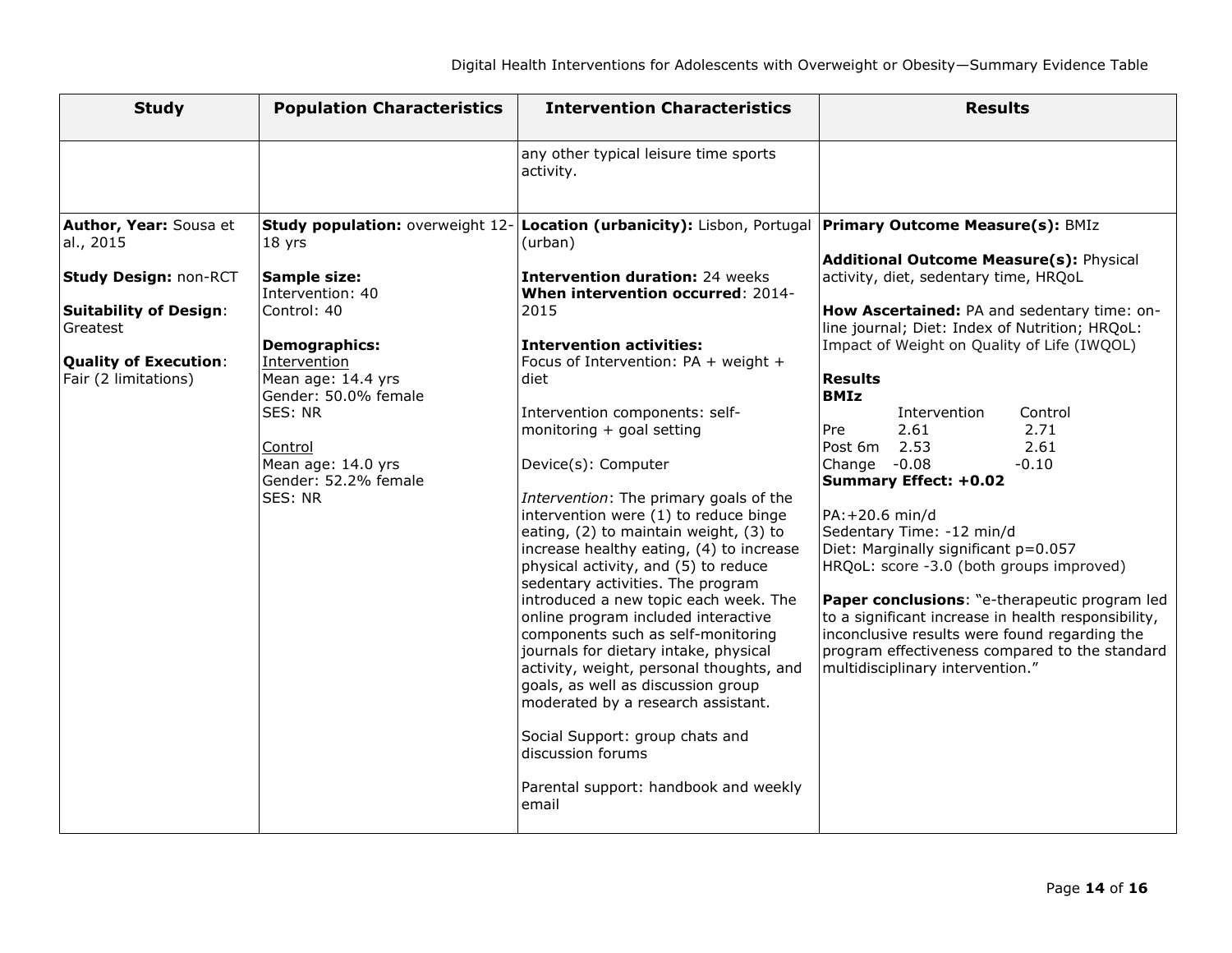| <b>Study</b>                                                                                                                                                                                               | <b>Population Characteristics</b>                                                                                                                                                                                                                                                                                                                          | <b>Intervention Characteristics</b>                                                                                                                                                                                                                                                                                                                                                                                                                                                                                                                                                                                                                                                                                                                                                                                                               | <b>Results</b>                                                                                                                                                                                                                                                                                                                                                                                                                                                                                                                                                                                                                                                                                        |
|------------------------------------------------------------------------------------------------------------------------------------------------------------------------------------------------------------|------------------------------------------------------------------------------------------------------------------------------------------------------------------------------------------------------------------------------------------------------------------------------------------------------------------------------------------------------------|---------------------------------------------------------------------------------------------------------------------------------------------------------------------------------------------------------------------------------------------------------------------------------------------------------------------------------------------------------------------------------------------------------------------------------------------------------------------------------------------------------------------------------------------------------------------------------------------------------------------------------------------------------------------------------------------------------------------------------------------------------------------------------------------------------------------------------------------------|-------------------------------------------------------------------------------------------------------------------------------------------------------------------------------------------------------------------------------------------------------------------------------------------------------------------------------------------------------------------------------------------------------------------------------------------------------------------------------------------------------------------------------------------------------------------------------------------------------------------------------------------------------------------------------------------------------|
|                                                                                                                                                                                                            |                                                                                                                                                                                                                                                                                                                                                            | Intervention deliverer: a nurse was the<br>case manager and could request support<br>of an interdisciplinary team<br>Confidentiality: not reported<br>Comparison: standard clinical<br>intervention, including individual<br>appointments with the pediatrician,<br>dietitian and exercise physiologist every<br>3 months.                                                                                                                                                                                                                                                                                                                                                                                                                                                                                                                        |                                                                                                                                                                                                                                                                                                                                                                                                                                                                                                                                                                                                                                                                                                       |
| Author, Year: Williamson<br>et al., 2006 and 2005;<br>White et al., 2004<br><b>Study Design: iRCT</b><br><b>Suitability of Design:</b><br>Greatest<br><b>Quality of Execution:</b><br>Fair (2 limitations) | Study population: overweight 11-<br>15 yrs<br>Sample size:<br>Intervention: 28<br>Control: 29<br><b>Demographics:</b><br>Intervention<br>Mean age: 13.1 yrs<br>Gender: 100% female<br>Race/ethnicity: 100% African<br>American<br>SES: low<br>Control<br>Mean age: 13.2 yrs<br>Gender: 100% female<br>Race/ethnicity: 100% African<br>American<br>SES: low | Location (urbanicity): US, (not<br>reported)<br>Intervention duration: 104 weeks<br>When intervention occurred: NR, but<br>2006 or earlier<br><b>Intervention activities:</b><br>Focus of Intervention: PA + weight +<br><b>Diet</b><br>Intervention components: self-<br>monitoring + goal setting + counseling +<br>parental support<br>Device(s): computer<br>Intervention: HIP-Teens family assigned<br>a counselor who conducted 4 face-to-<br>face sessions (wk $1, 3, 6$ , and $12$ ) and<br>corresponded using e-mail.<br>Communicated by e-mails weekly with<br>counselor regarding progress and<br>counselors provided feedback on<br>program components (e.g., quizzes,<br>lessons, weight graphs, goal-setting, and<br>clinic appointments). The web site<br>provided nutrition education and<br>behavior modification for adults and | <b>Primary Outcome Measure(s): %BF</b><br>How Ascertained: Dual energy x-ray<br>absorptiometry<br>Additional Outcome Measure(s): Concerns<br>about dieting/weight, overeating change,<br>exercise change obtained using Interview for<br>Diagnosis of Eating Disorders IV<br>How Ascertained: Interview for Diagnosis of<br>Eating Disorders IV<br><b>Results</b><br>%BF<br>Intervention<br>Control<br>45.9<br>45.9<br>Pre<br>Post (24m)<br>NR.<br>NR.<br>Change<br>$-0.08$<br>$+0.84$<br><b>Summary Effect: -0.92</b><br>6 month data during intervention<br>Intervention<br>Control<br>Pre<br>45.5<br>46.2<br>6M (White '04)<br>NR.<br>NR.<br>Change<br>$-1.04$<br>$+0.38$<br>Summary Effect: -1.42 |
|                                                                                                                                                                                                            |                                                                                                                                                                                                                                                                                                                                                            | adolescents using a family-oriented<br>format. The web site contained                                                                                                                                                                                                                                                                                                                                                                                                                                                                                                                                                                                                                                                                                                                                                                             | Concerns about dieting/weight: +1.00<br>Overeating change: +1.07                                                                                                                                                                                                                                                                                                                                                                                                                                                                                                                                                                                                                                      |